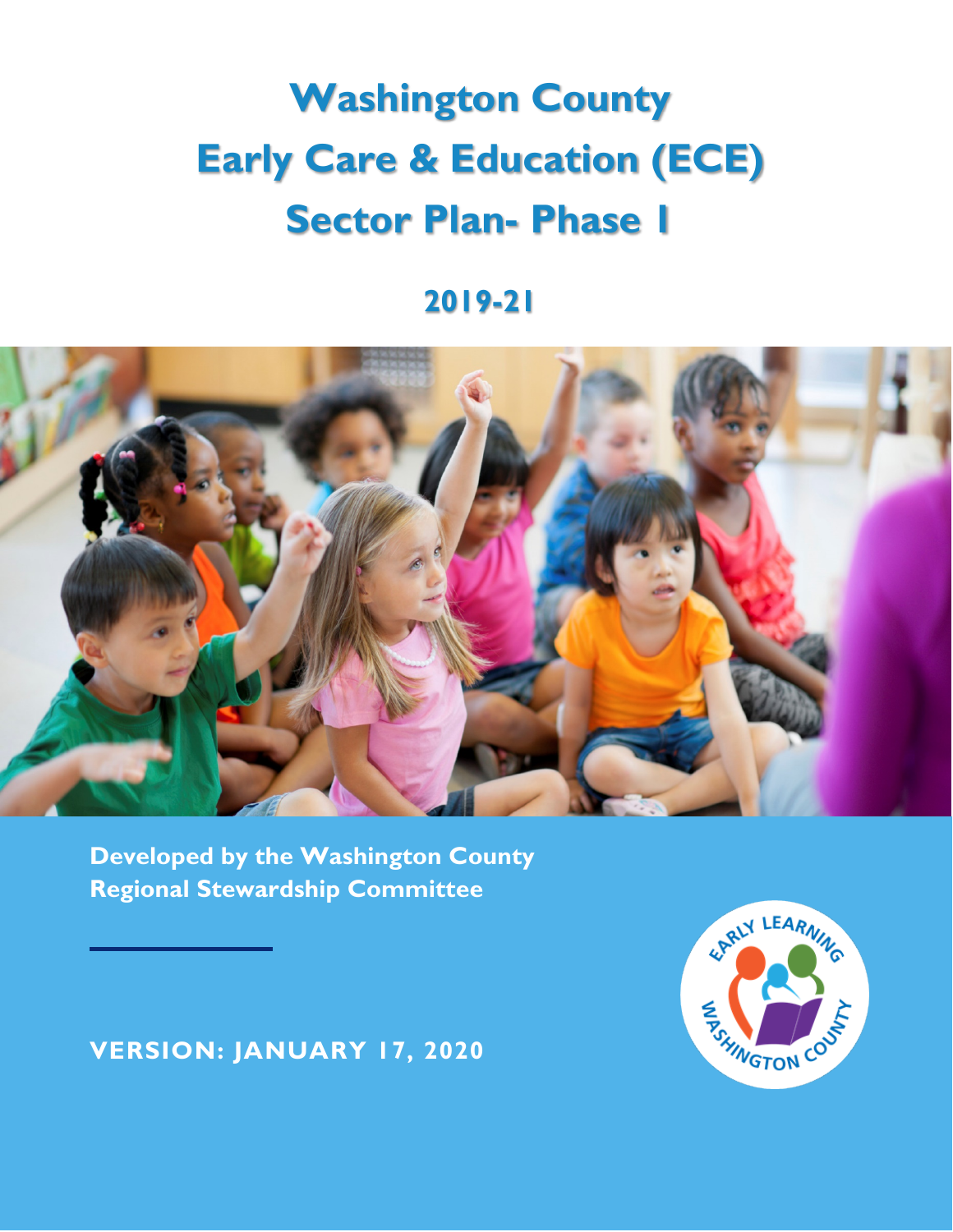# **Washington County Early Care & Education (ECE) Sector Plan - Phase 1**

# FY2019-2021

*Version date: January 17, 2020*

### **Introduction**

Early childhood is a time of remarkable growth with brain development at its peak. During this stage, children are highly influenced by the environment and the people that surround them. Early care and education (ECE) involves more than preparation for kindergarten. It aims at the holistic development of a child's social, emotional, cognitive and physical needs in order to build a solid and broad foundation for lifelong learning and wellbeing. ECE has the possibility to nurture caring, capable and responsible future citizens.

In this way ECE is one of the best investments to promote human resource development, gender equality and social cohesion, and to reduce the costs for later remedial programs. For vulnerable children, ECE plays an important role in engaging families and communities in achieving social, educational and economic justice now and for future generations.

*Raise Up Oregon: A Statewide Early Learning System Plan* bolstered by gubernatorial and legislative leadership and action ushered in the Student Success Act. Both the Plan and the Act present boundless opportunities for Oregon's children, families and communities to thrive at the community level.

The Early Learning Washington County (ELWC) Hub convened a Stewardship Committee comprised of a passionate and diverse group of partners, parents, providers, caregivers and researchers to develop and finalize this Phase 1 Early Care and Education Sector Plan. The Plan is data informed, family driven and community inclusive. The Plan prioritizes the unmet early care and education needs of an estimated 20,480 children, of which 7,177 children are  $0 - 2$  years of age and 13,303 are children 3-5 years of age.

With support from ELWC's research partners, Pacific Research and Evaluation, the Stewardship Committee utilized data mapping composites to hone-in on school catchment areas where layered vulnerabilities allow for an equity driven focus. The Coalition of Communities of Color Washington County ECE Family Engagement Report elevated family voice through the participation of 470 families, 368 of which were identified as being from communities of color. The mapping and family engagement report will serve as public resources to help inform and guide closely linked sectors toward weaving a network of culturally and linguistically responsive linked structures and supports. Through data sharing and collaboration, the community, can further strengthen future outcomes for Washington County's most vulnerable and marginalized priority populations.

The ELWC is extremely grateful for the wisdom, time, effort and passion that the community brought to this task and the beginnings of a worthy path moving forward, with the shared belief and values that continued collaboration and integration will enhance our ability for young children and their families to realize their hopes, dreams and aspirations now and into the future!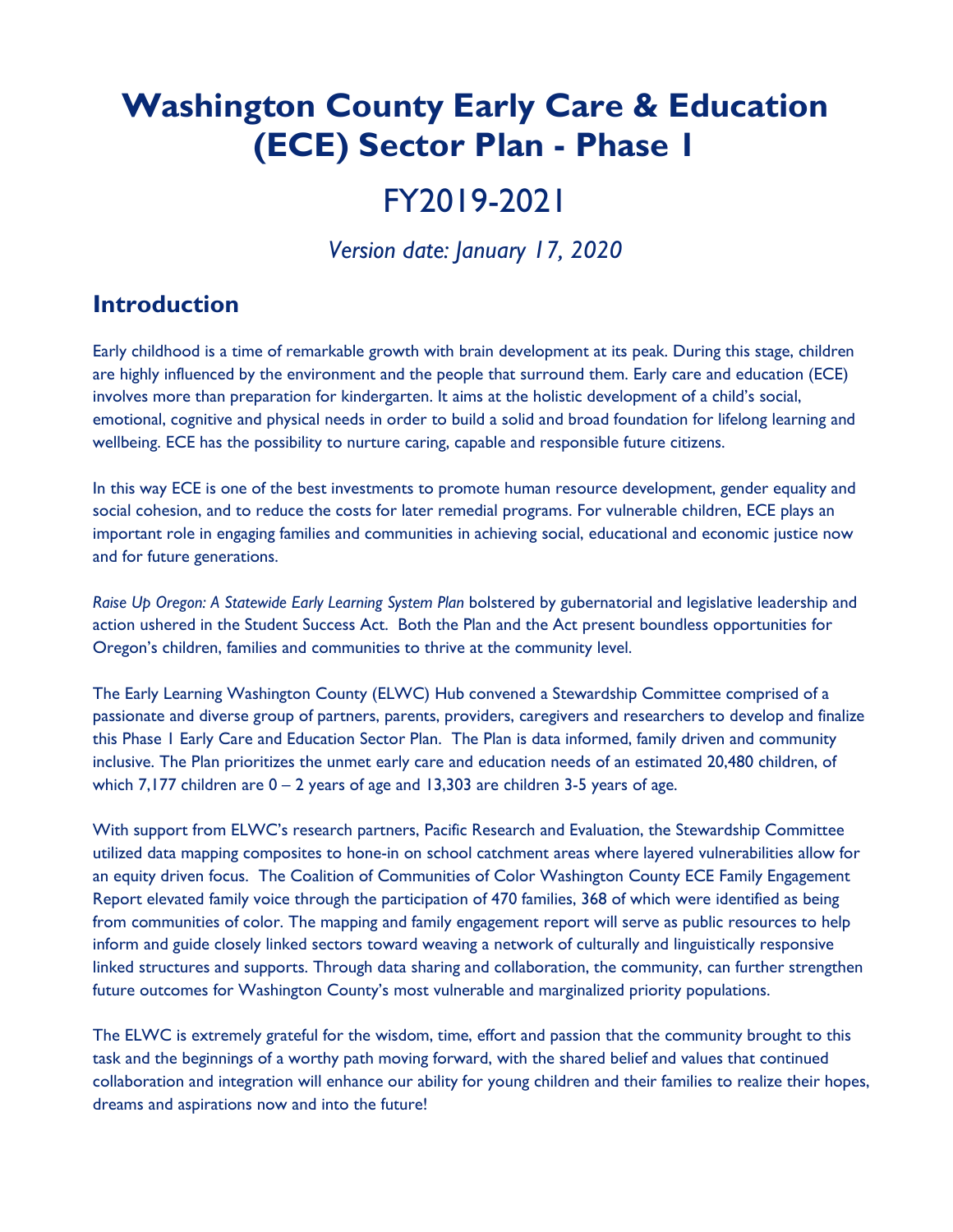### **Contents**

| Deliverable 3 Template: Emerging ECE Expansion Opportunities31 |  |
|----------------------------------------------------------------|--|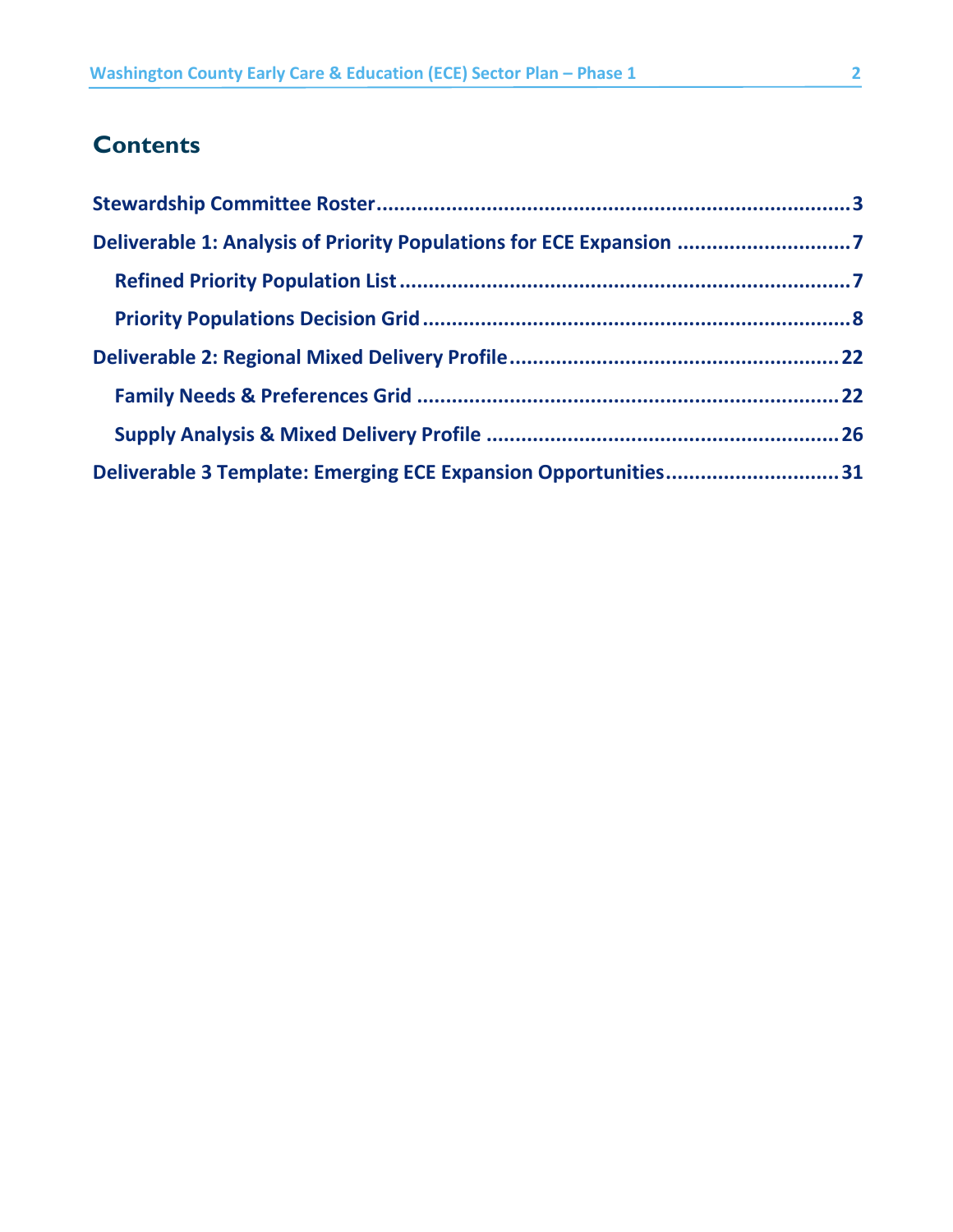### <span id="page-3-0"></span>**Stewardship Committee Roster**

Note: The Stewardship Committee does not currently have formal membership. Therefore, all those who participated in the Stewardship and workgroup meetings through which this plan was developed are included here.

| <b>Regional Stewardship Committee Membership Roster</b> |                                                                     |  |  |  |
|---------------------------------------------------------|---------------------------------------------------------------------|--|--|--|
| <b>NAME</b>                                             | <b>ORGANIZATION / GROUP REPRESENTING</b><br>(GC=Governance Council) |  |  |  |
| <b>Parent Leaders</b>                                   |                                                                     |  |  |  |
| <b>Benjamin Ruiz</b>                                    | Parent leader / Latinx community                                    |  |  |  |
| Blanca Santamaria                                       | Parent leader/ Latinx community                                     |  |  |  |
| <b>Carol Cochran</b>                                    | Parent leader/ Latinx community                                     |  |  |  |
| Claudia Guevara                                         | Parent leader/ Latinx community                                     |  |  |  |
| Dorila Nava                                             | Parent leader/ Latinx community                                     |  |  |  |
| Elizabeth Garcia                                        | Parent leader/ Latinx community                                     |  |  |  |
| Gaudencia Duran-Carranza                                | Parent leader/ Latinx community                                     |  |  |  |
| Jessica Gonzalez                                        | Parent leader/ Latinx community                                     |  |  |  |
| Lacey Hays                                              | Parent leader, El/ECSE, LGBTQ (GC)                                  |  |  |  |
| <b>Lucinda Morales</b>                                  | Parent leader/ Latinx community                                     |  |  |  |
| Luis Nava                                               | Parent leader/ Latinx community (GC)                                |  |  |  |
| Marindira Lucas-Sales                                   | Parent leader/ Latinx community                                     |  |  |  |
| Martha Dominguez                                        | Parent leader/ Latinx community                                     |  |  |  |
| Martha Herrera                                          | Parent leader/ Latinx community                                     |  |  |  |
| Micaela Castilla                                        | Parent leader/ Latinx community                                     |  |  |  |
| Olga Merecias                                           | Parent leader/ Latinx community                                     |  |  |  |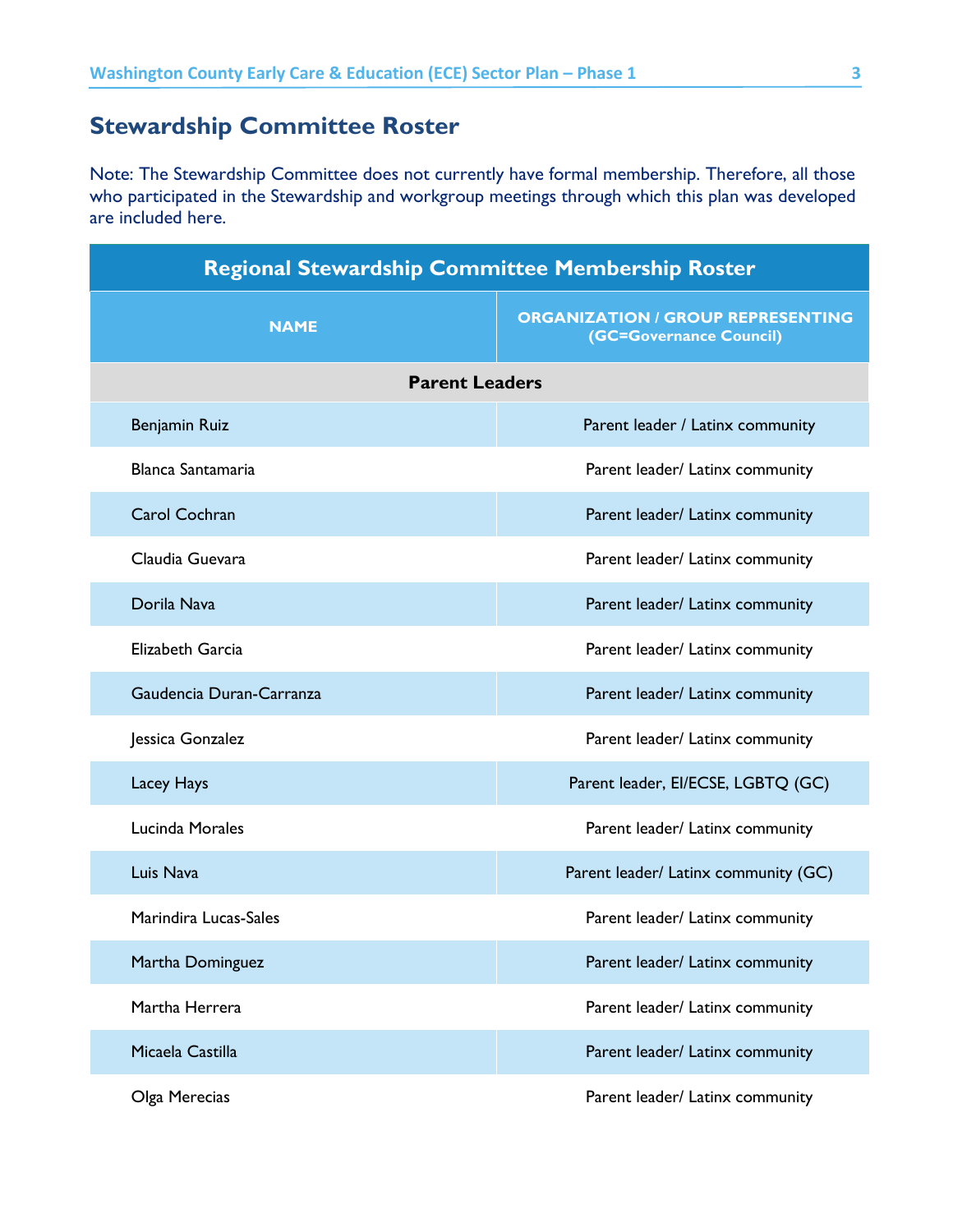| <b>Regional Stewardship Committee Membership Roster</b>                                             |                                                                       |  |  |
|-----------------------------------------------------------------------------------------------------|-----------------------------------------------------------------------|--|--|
| Ritu Dhungana                                                                                       | Parent leader/ Nepalese community                                     |  |  |
| Sandra Mariscal                                                                                     | Parent leader/ Latinx community                                       |  |  |
| Sandra Nallely Rodriguez                                                                            | Parent leader/ Latinx community                                       |  |  |
|                                                                                                     | <b>ECE Providers</b>                                                  |  |  |
| Alexandra Nahill                                                                                    | Adelante Mujeres/ Culturally specific org                             |  |  |
| Alissa Stark                                                                                        | Community Action / Head Start                                         |  |  |
| Angelica Molina                                                                                     | Community Action / Head Start                                         |  |  |
| Araceli Madrigal                                                                                    | <b>Community Action / ECE</b>                                         |  |  |
| <b>Bridget Cooke</b>                                                                                | Adelante Mujeres/ Culturally specific org (GC)                        |  |  |
| Cecilia Bonvino                                                                                     | <b>Community Action /ECE</b>                                          |  |  |
| Oregon Child Development Coalition (OCDC)<br>Donalda Dodson<br>/ Non-Profit, Preschool Promise (GC) |                                                                       |  |  |
| Julie Novakowski                                                                                    | Community Action / Head Start, Preschool<br><b>Promise Director</b>   |  |  |
| <b>Katherine Galian</b>                                                                             | Community Action / Regional housing<br>representative                 |  |  |
| <b>Kelly Skopil</b>                                                                                 | YMCA/ Non-Profit, Preschool Promise                                   |  |  |
| LaRue Williams                                                                                      | OCDC/ Preschool Promise, Head Start                                   |  |  |
| Nancy Ford                                                                                          | NWRESD/EI/ECSE (GC)                                                   |  |  |
| Patricia Alvarado                                                                                   | Adelante Mujeres/ Preschool Promise,<br>Culturally specific org       |  |  |
| Sabi Velasco                                                                                        | Amazing Minds/ Culturally specific Preschool<br>Promise provider (GC) |  |  |
| Vy Le<br>Community Action / Head Start                                                              |                                                                       |  |  |
|                                                                                                     | <b>Child Care Resource &amp; Referral (CCR&amp;R)</b>                 |  |  |
| Jessica Rosengreen                                                                                  | <b>Community Action / CCR&amp;R</b>                                   |  |  |
| Karen Henkemeyer                                                                                    | <b>Community Action / CCR&amp;R Director</b>                          |  |  |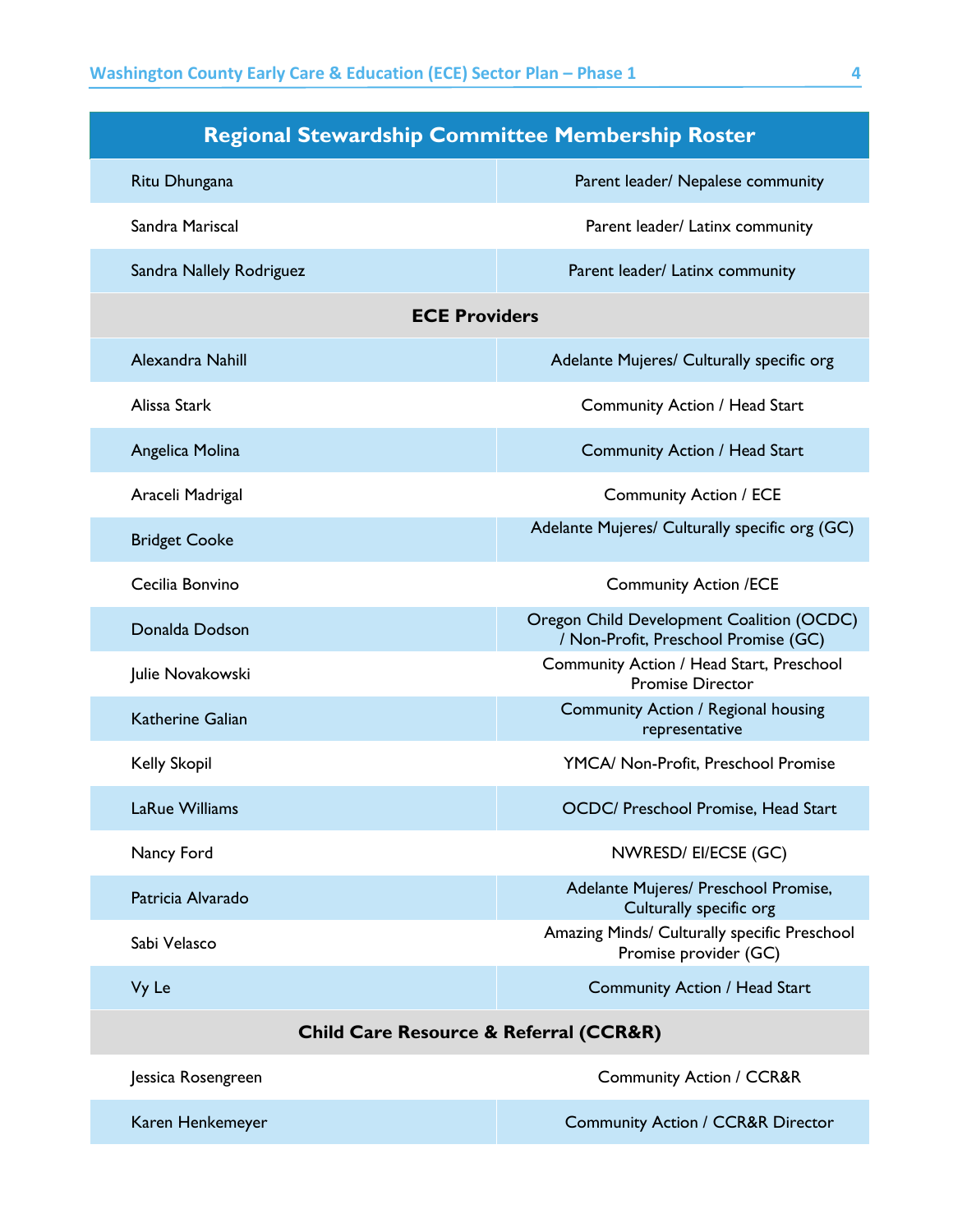| Regional Stewardship Committee Membership Roster |
|--------------------------------------------------|
|--------------------------------------------------|

| Stephanie Davison                                | <b>Community Action / CCR&amp;R</b>                                        |  |  |  |
|--------------------------------------------------|----------------------------------------------------------------------------|--|--|--|
| K-12 Sector                                      |                                                                            |  |  |  |
| Angella Graves                                   | <b>Forest Grove School District</b>                                        |  |  |  |
| Dorotea Lopez Perez                              | <b>Hillsboro School District</b>                                           |  |  |  |
| Elena Zoila Pinedas de Samayoa                   | <b>Beaverton School District</b>                                           |  |  |  |
| Kristina Kurtz                                   | Tigard-Tualatin School District/ K-12 EL<br>administrator                  |  |  |  |
| Laura Ramirez Altamirano                         | <b>Hillsboro School District</b>                                           |  |  |  |
| Luciana Ribeiro                                  | <b>Hillsboro School District</b>                                           |  |  |  |
| <b>Mariela Mireles</b>                           | Forest Grove School District (GC)                                          |  |  |  |
| Michelle Ornelas                                 | Forest Grove / Early Learning Resource<br>Coordinator                      |  |  |  |
| <b>Nancy Ashton</b>                              | <b>Beaverton School District</b>                                           |  |  |  |
| Olga Acuña                                       | Hillsboro School Dist./ K-12 Early Learning<br>Administrator (GC)          |  |  |  |
| <b>Susan Salkield</b>                            | Tigard-Tualatin School District/ K-12 Early<br>Learning Administrator (GC) |  |  |  |
|                                                  | <b>Health Sector</b>                                                       |  |  |  |
| Peg King                                         | Health Share CCO (GC)                                                      |  |  |  |
| <b>Oregon Department of Human Services (DHS)</b> |                                                                            |  |  |  |
| Angela Day                                       | <b>DHS</b>                                                                 |  |  |  |
| Karen Alexander                                  | <b>DHS</b>                                                                 |  |  |  |
| <b>Maria Cervantes</b>                           | <b>DHS Community Partnership Coordinator</b>                               |  |  |  |
| Rolanda Garcia                                   | DHS/ Regional DHS District Manager (GC)                                    |  |  |  |
| <b>Community-based Organizations</b>             |                                                                            |  |  |  |
| Amy Shea Reyes                                   | Lifeworks NW/ CBO, mental and behavioral<br>health (GC)                    |  |  |  |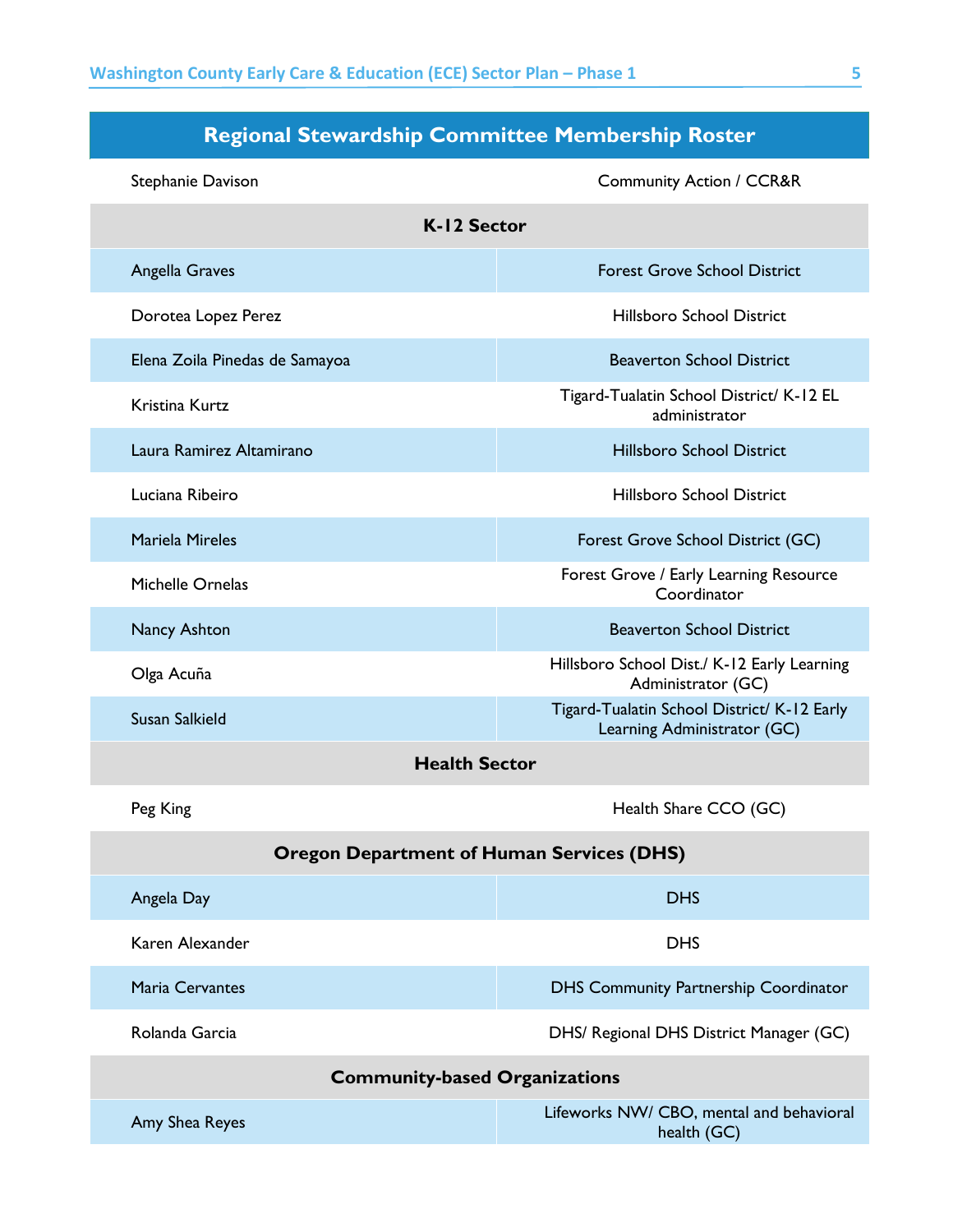| <b>Regional Stewardship Committee Membership Roster</b>    |                                                                                |  |  |
|------------------------------------------------------------|--------------------------------------------------------------------------------|--|--|
| Claire Morgan<br>Washington Co Kids                        |                                                                                |  |  |
| Juana Garcia                                               | Lifeworks NW/ Non-Profit, mental and<br>behavioral health (GC)                 |  |  |
| <b>Community Colleges/Universities</b>                     |                                                                                |  |  |
| <b>Patrick Willis</b><br>OSU Extension / Youth development |                                                                                |  |  |
| <b>Libraries</b>                                           |                                                                                |  |  |
| Katie Anderson                                             | Wash. Cty Cooperative Library Services/<br>Library (GC)                        |  |  |
| Martin Blasco                                              | Wash. Cty Cooperative Library Services/<br>Library (GC)                        |  |  |
|                                                            | <b>Local Government and Unions</b>                                             |  |  |
| <b>Ahmed Mohamed</b>                                       | <b>Washington County HHS</b>                                                   |  |  |
| Aimee Olin                                                 | Union American Federation of State, County<br>and Municipal Employees (AFSCME) |  |  |
| Maureen Seferovich                                         | Washington County Behavioral Health (GC)                                       |  |  |
| Sarah Wells                                                | <b>Washington County Behavioral Health</b>                                     |  |  |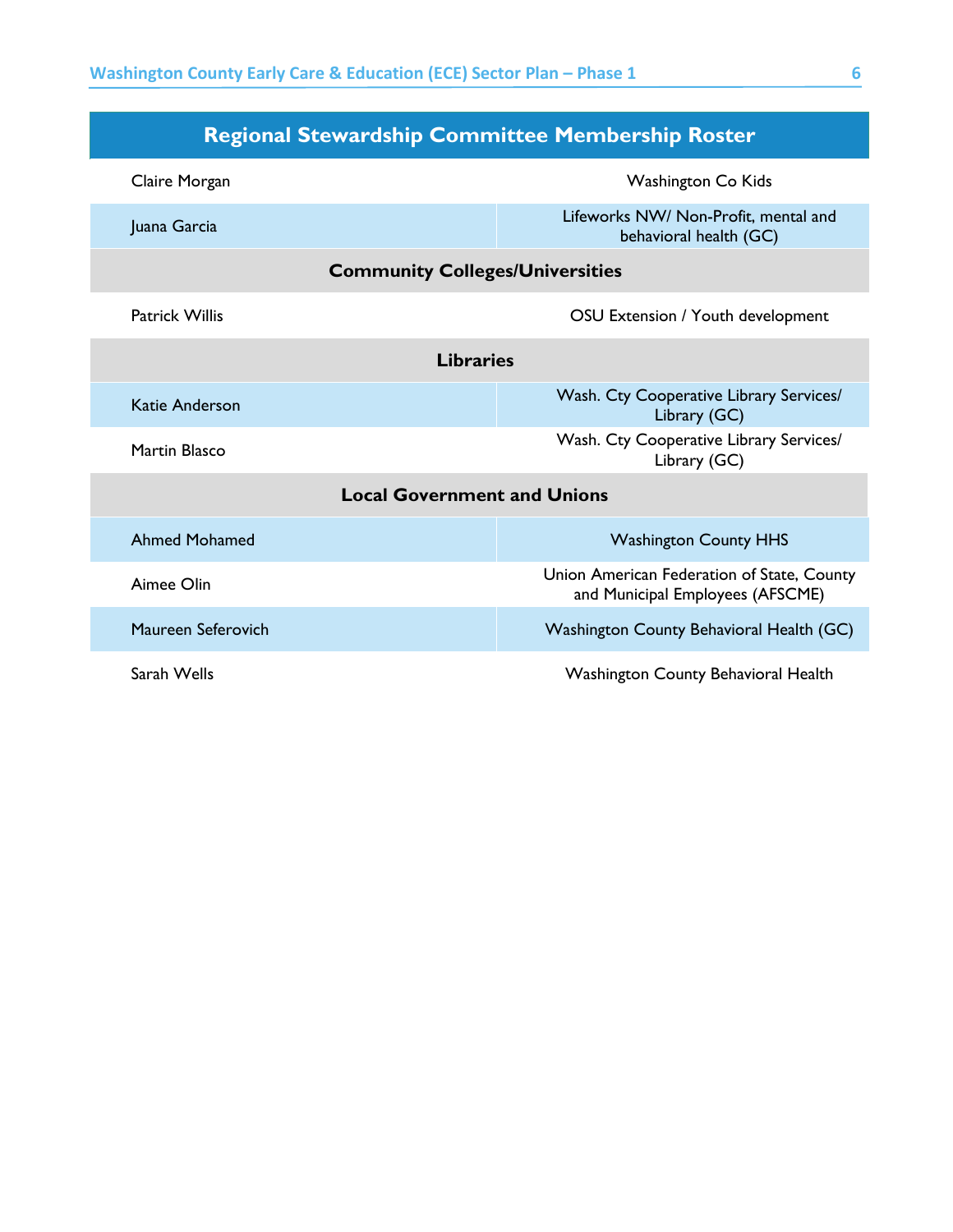### <span id="page-7-0"></span>**Deliverable 1: Analysis of Priority Populations for ECE Expansion**

### <span id="page-7-1"></span>**Refined Priority Population List**

### **Priority Populations**

#### **Children of houseless/ homeless families**

An estimated 542 houseless/homeless children are not receiving ECE services. Houseless/Homeless families represent those with the greatest need for ECE services, with multiple barriers to access.

### **Children from single parent households with income 200% of the Federal Poverty Level (FPL) and under**

Single parents typically work and often have to pay a higher proportion of their salaries for ECE providers. Providing subsidized ECE services can reduce a significant financial burden to these families. There are an estimated 6,346 single-parent families not currently served.

### **Children from underserved communities of color: Asian, Pacific Islander and Native Hawaiian, Black/African American, American Indian/Alaskan Native or Latinx/ Hispanic**

Prioritizing these communities is intended to help alleviate sustained disparities. Those currently eligible, but unserved in each population are: Asian- 424 (92%), Black/African American- 379 (83%), American Indian/Alaska Native - 137 (90%) Latinx/Hispanic- 2,838 (79%).

### **Children of families with income 200% of the Federal Poverty Level (FPL) or below**

The county has an estimated 14,471 children within this income threshold, and only 8% are currently receiving subsidized care. In order to be inclusive of families qualifying for different services (both early education and other supports such as SNAP) the community chose to include all families below 200% of poverty but focus in areas of highest concentration.

### **Children ages 0-2 years**

There are approximately 7,291unserved children between 0-2 years of age (below 200% FPL). approximately 1.5% of the population is currently receiving services. Due to the gross lack of capacity to serve young children, our community chose to prioritize this population throughout the entirety of Washington County.

#### **Children of families with multiple vulnerabilities**

Children from families facing more than one vulnerability have a heightened need for ECE services. Some key vulnerability factors include: children with disabilities, Department of Human Services involvement, single parent households and communities of color.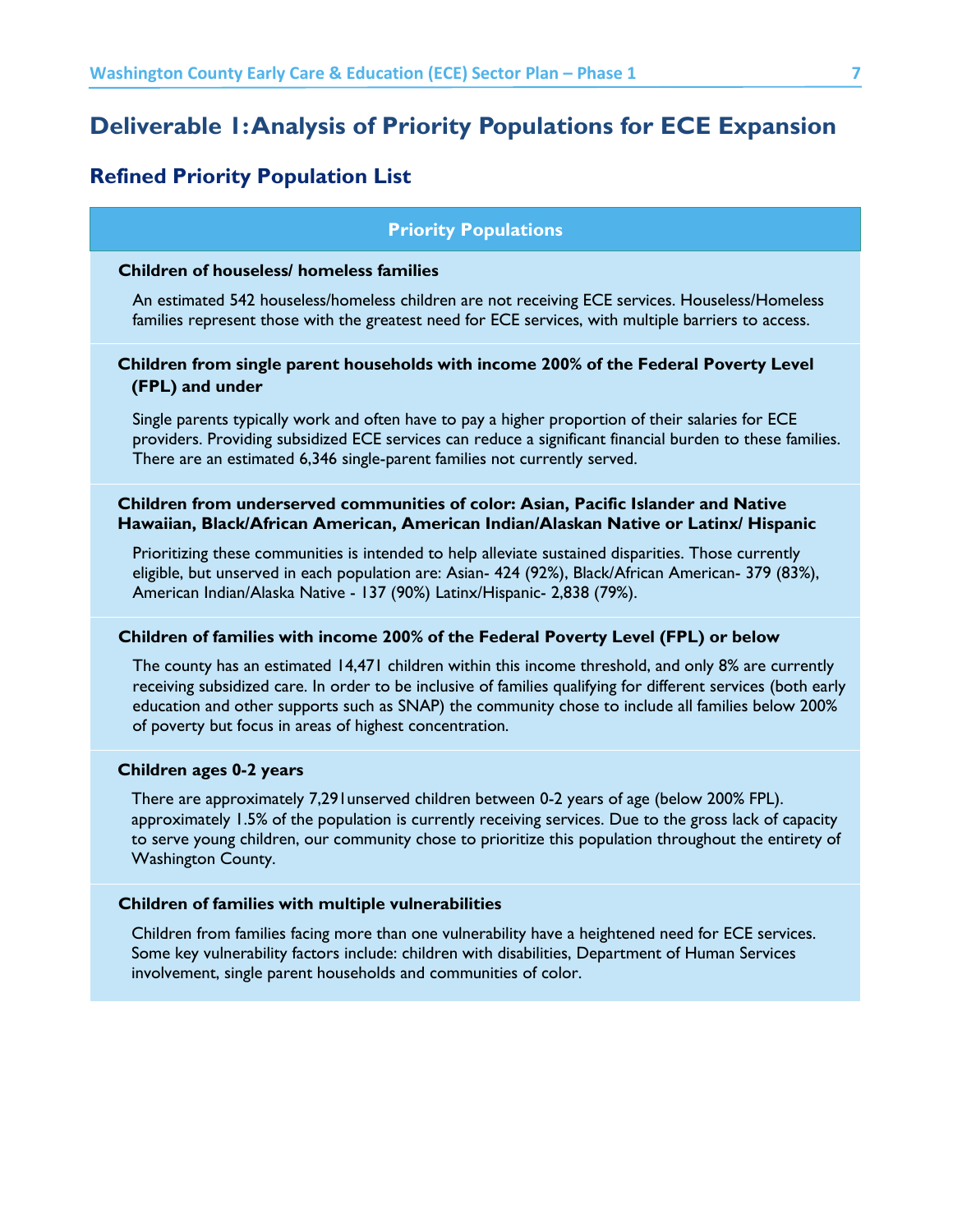### <span id="page-8-4"></span><span id="page-8-3"></span><span id="page-8-2"></span><span id="page-8-1"></span>**Priority Populations Decision Grid**

The Stewardship Committee selected potential priority populations based on their experience and available data. Workgroups then gathered and analyzed additional data to inform the decisions of the final priority populations. Two consulting firms, Coalition for the Communities of Color (CCC) and Pacific Research & Evaluation (PRE), were contracted to support the community engagement and data gathering and analysis, respectively. Areas with the highest concentration of the populations were ranked and the Stewardship Committee selected the proportion of areas (ranging from the top 12.5% to the full county) to prioritize for each factor. The final population reflects those areas with high concentrations of multiple factors.

<span id="page-8-0"></span>

| <b>Priority</b><br><b>Population</b> | <b>Quantitative Data Analysis</b>   | Geographic Areas' | <b>Family Engagement</b><br><b>Efforts</b>    | <b>Findings from Family</b><br><b>Engagement</b> |
|--------------------------------------|-------------------------------------|-------------------|-----------------------------------------------|--------------------------------------------------|
| <b>Children of</b>                   | <b>Estimated # eligible</b>         | Countywide        | The Stewardship                               | Trust in ECE providers                           |
| houseless/                           | children: $7902$                    |                   | Committee created and                         | $N=15$<br>88%                                    |
| homeless families                    |                                     |                   | helped distribute surveys                     | Flexible Hours - nights,<br>$\overline{2}$ .     |
|                                      | <b>Estimated # children served:</b> |                   | in-person and online.                         | weekends                                         |
|                                      |                                     |                   | The Coalition for                             | 59%<br>$N=10$                                    |
|                                      | $.207^3 * 1.198^4 = 248$            |                   | <b>Communities of Color</b>                   | 3. Provider speaks my language<br>$N=5$<br>29%   |
|                                      |                                     |                   | was contracted to elicit<br>input from ethnic | Developmentally appropriate care<br>4.           |
|                                      | (% of homeless served) X (Total)    |                   | minority populations in                       | $N=5$<br>29%                                     |
|                                      | Public Spots)                       |                   | cooperation with a large                      | Developmentally appropriate<br>5.                |
|                                      |                                     |                   | number of community                           | education                                        |
|                                      | <b>Discussion of quantitative</b>   |                   | partners, including DHS                       | <b>29%</b><br>$N=5$                              |
|                                      | disparity in service:               |                   | and WIC. In addition to                       | 6. Higher quality programs                       |
|                                      |                                     |                   | demographics and                              | $N=4$<br>24%                                     |
|                                      |                                     |                   | income, questions                             | Children from the same<br>7 <sub>1</sub>         |
|                                      | 542 (69%) eligible but not          |                   | focused on identifying                        | household placed at the same site                |
|                                      | Served.                             |                   | ECE service needs and                         | $N=4$<br>24%                                     |
|                                      |                                     |                   | preferences:                                  | Culturally specific/responsive care<br>8.        |
|                                      |                                     |                   |                                               | $N=4$<br>24%                                     |

<sup>1</sup> The geographic units used were elementary school catchment areas, which are the service areas of a given elementary school. All children living within the catchment area would be served by that school.

 $2$  Community Connect Data Report - Community Action Organization

<sup>3</sup> Community Action Head Start Services Snap Shot

<sup>4</sup> Preschool Development Grant (PDG) Workbook 3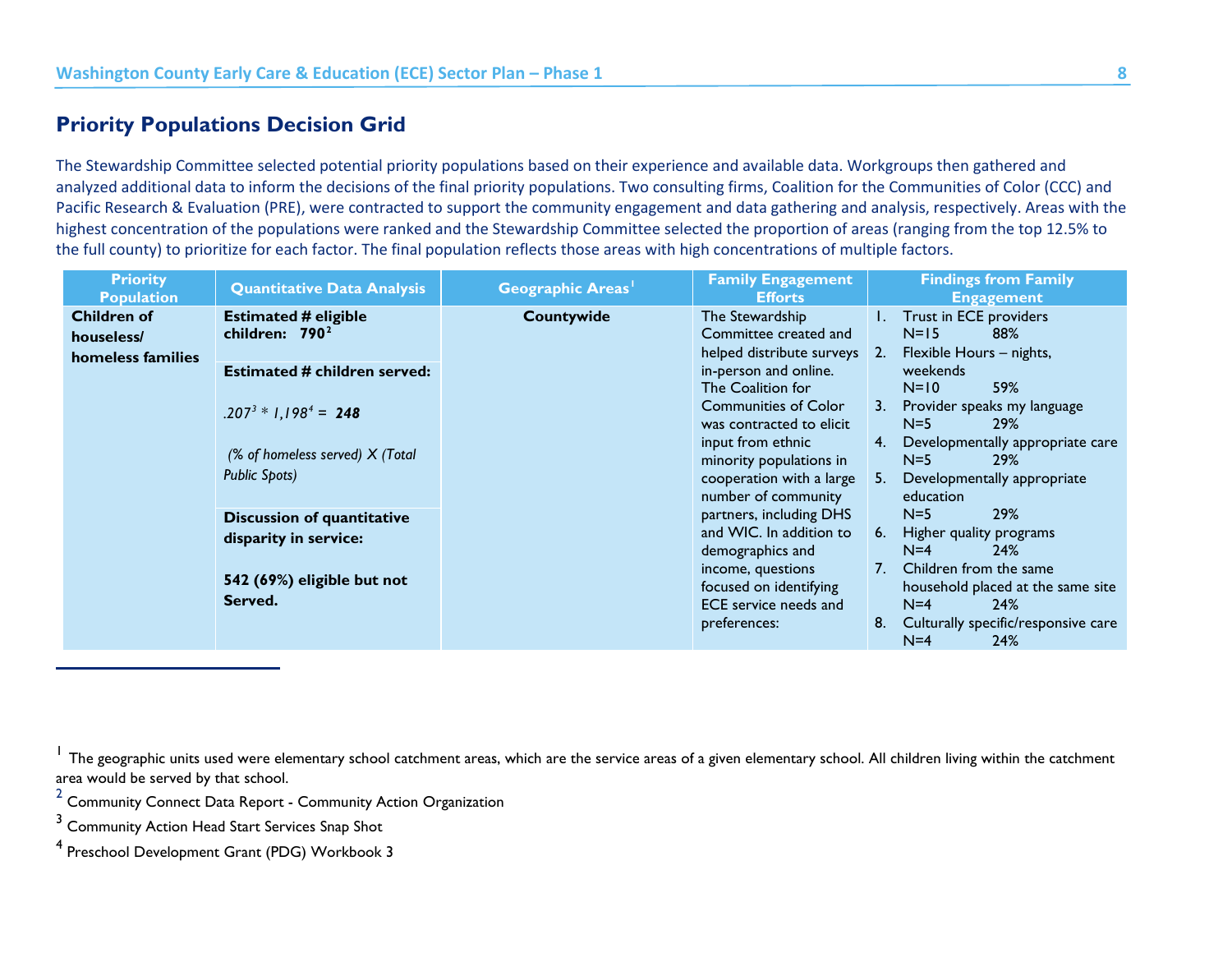| <b>Priority</b><br><b>Population</b> | <b>Quantitative Data Analysis</b>                                                                                                                                                                                                                                                                                                                                                                                                                                                                                                                                                                                                                                                                                                                                              | <b>Geographic Areas</b> <sup>1</sup> | <b>Family Engagement</b><br><b>Efforts</b>                                                                                                                                                                                                                                          | <b>Findings from Family</b><br><b>Engagement</b>                         |
|--------------------------------------|--------------------------------------------------------------------------------------------------------------------------------------------------------------------------------------------------------------------------------------------------------------------------------------------------------------------------------------------------------------------------------------------------------------------------------------------------------------------------------------------------------------------------------------------------------------------------------------------------------------------------------------------------------------------------------------------------------------------------------------------------------------------------------|--------------------------------------|-------------------------------------------------------------------------------------------------------------------------------------------------------------------------------------------------------------------------------------------------------------------------------------|--------------------------------------------------------------------------|
|                                      | The community understands<br>that the homeless or houseless<br>population is one of, if not the,<br>most vulnerable population. It is<br>due to this recognition that the<br>group must be considered a<br>priority for additional service.<br>The disparity in service shown<br>to the population is likely<br>underrepresented given the<br>difficulty in accurately quantifying<br>a highly mobile and invisible<br>group. In fact, estimates of the<br>population size varied greatly<br>between our two main sources<br>of data (HMIS Single Point of<br>Entry and McKinney - Vento<br>Liaisons)<br>Finally, we recognize the<br>disparity is likely most acute<br>amongst 0-2 population given<br>the difference in publicly funded<br>slots (160 0-2yrs vs 993 3-5yrs). |                                      | Total surveys<br>$\bullet$<br>collected: 470<br>Total children<br>represented: 582<br>Number indicating<br>$\bullet$<br>either living with<br>others and not<br>paying or houseless/<br>homeless: 17<br>In addition, a focus<br>group of Latinx/ Hispanic<br>parents was conducted. | Culturally specific/responsive<br>9.<br><b>Education</b><br>$N=4$<br>24% |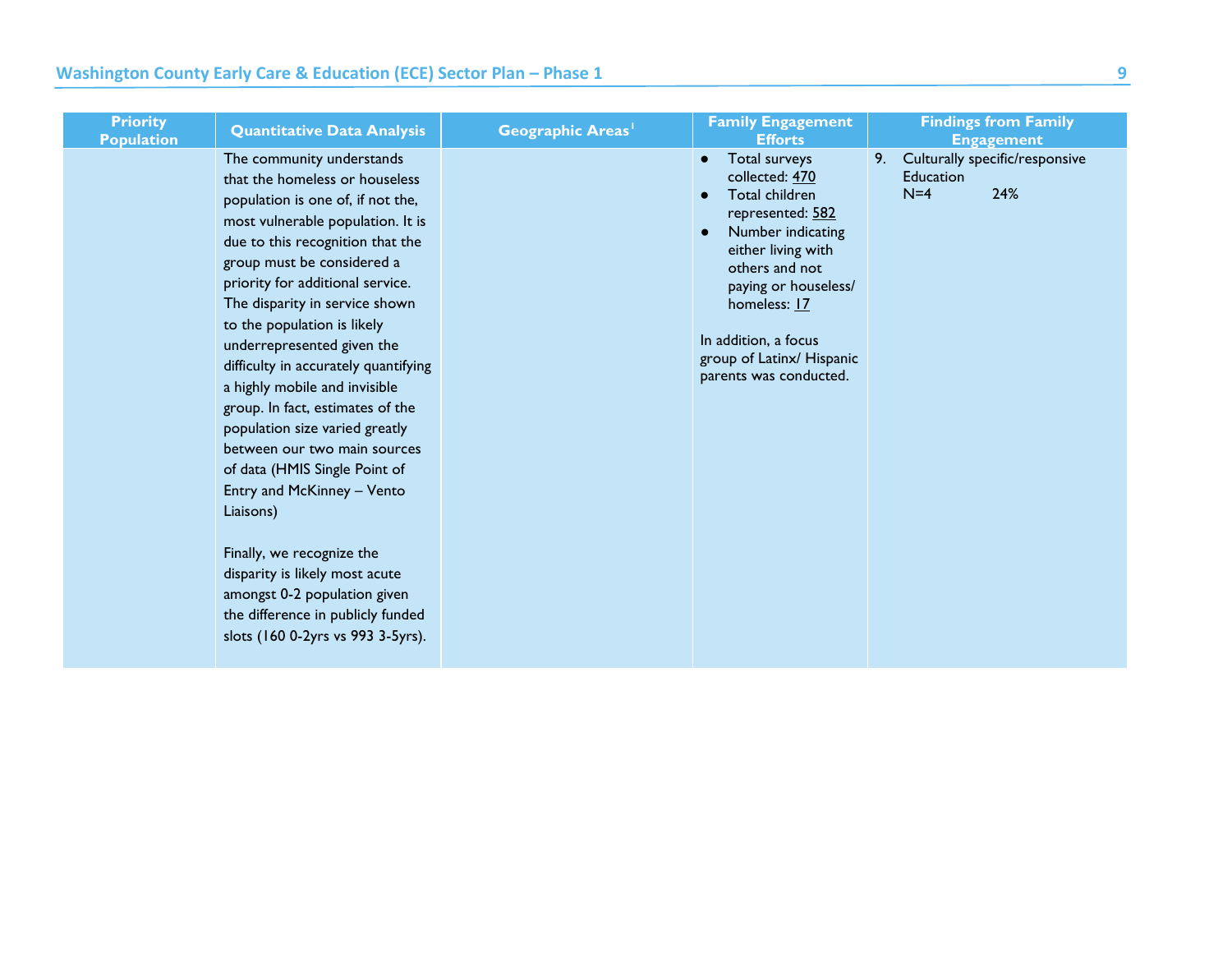<span id="page-10-1"></span><span id="page-10-0"></span>

| <b>Priority</b><br><b>Population</b>                                                                                                 | <b>Quantitative Data Analysis</b>                                                                                                                                                                                                                                                                                                                                                                                                                                                                                                                                                                                                                                                                                                            | <b>Geographic Areas</b> <sup>1</sup>                                                                                                                                                                                                                                                                                                                                                                                                                                                                                                                                                                                                                                                                                                                                                                                                                                                                                    | <b>Family Engagement</b><br><b>Efforts</b>                           | <b>Findings from Family</b><br><b>Engagement</b>                                                                                                                                                                                                                                                                                                                                                                                                                                                                  |
|--------------------------------------------------------------------------------------------------------------------------------------|----------------------------------------------------------------------------------------------------------------------------------------------------------------------------------------------------------------------------------------------------------------------------------------------------------------------------------------------------------------------------------------------------------------------------------------------------------------------------------------------------------------------------------------------------------------------------------------------------------------------------------------------------------------------------------------------------------------------------------------------|-------------------------------------------------------------------------------------------------------------------------------------------------------------------------------------------------------------------------------------------------------------------------------------------------------------------------------------------------------------------------------------------------------------------------------------------------------------------------------------------------------------------------------------------------------------------------------------------------------------------------------------------------------------------------------------------------------------------------------------------------------------------------------------------------------------------------------------------------------------------------------------------------------------------------|----------------------------------------------------------------------|-------------------------------------------------------------------------------------------------------------------------------------------------------------------------------------------------------------------------------------------------------------------------------------------------------------------------------------------------------------------------------------------------------------------------------------------------------------------------------------------------------------------|
| <b>Children from</b><br>single parent<br>households with<br>income 200% of<br>the Federal<br><b>Poverty Level</b><br>(FPL) and under | <b>Estimated # children</b><br>eligible: $6,8015$<br><b>Estimated # children served:</b><br>Estimated 39% of HS & PP Slots<br>serve single parents <sup>6</sup><br>$1168 * .39 = 455$<br><b>Discussion of quantitative</b><br>disparity in service:<br>6,346 (93%) eligible but not<br>served<br>Although they share many of the<br>same challenges as others, single<br>parent families have some<br>unique challenges, including that<br>the parent must serve as sole<br>economic and parenting<br>resource. This results in less<br>interaction with the child and<br>less involvement in their lives.<br>Consequently, research shows<br>that children of single-parent<br>families display increased<br>academic difficulties and more | <b>Priority Areas:</b><br><b>Beaverton School District</b><br>Aloha-Huber Park School<br>Fir Grove Elementary School<br>Kinnaman Elementary School<br><b>Vose Elementary School</b><br><b>Errol Hassell Elementary School</b><br>Beaver Acres Elementary School<br>Chehalem Elementary School<br>William Walker Elementary School<br>Hazeldale Elementary School<br><b>Barnes Elementary School</b><br><b>Elmonica Elementary School</b><br>Greenway Elementary School<br>Bonny Slope Elementary School<br>Raleigh Hills Elementary School<br>Hiteon Elementary School<br>Terra Linda Elementary School<br>Cooper Mountain Elementary School<br><b>Forest Grove School District</b><br>Echo Shaw Elementary School<br>Fern Hill Elementary School<br>Joseph Gale Elementary School<br><b>Hillsboro School District</b><br>Lincoln Street Elementary School<br>Eastwood Elementary School<br>W L Henry Elementary School | Number of survey<br>respondents with single<br>parent households: 94 | I. Trust in ECE providers<br>$N=55$<br>59%<br><b>Flexible Hours</b><br>2 <sub>1</sub><br>$N = 44$<br>47%<br>3. Developmentally appropriate<br>education<br>$N=25$<br>27%<br>4. Developmentally appropriate care<br>$N=24$<br>26%<br>5. Provider speak my language<br>$N=21$<br><b>22%</b><br>6. Children from the same<br>household placed at the same site<br>$N=16$<br>17%<br>7. Culturally specific/responsive care<br>15%<br>$N=14$<br>8. Culturally specific/responsive<br><b>Education</b><br>11%<br>$N=10$ |

<sup>6</sup> Community Action Head Start SnapShot

<sup>&</sup>lt;sup>5</sup> National Center for Children In Poverty Estimates 47% of Iow income families in Oregon are Single Parent <u>,http://www.nccp.org/profiles/OR\_profile\_6.html</u>. Multiplied 200% income population provided in PDG Workbook 1 by .47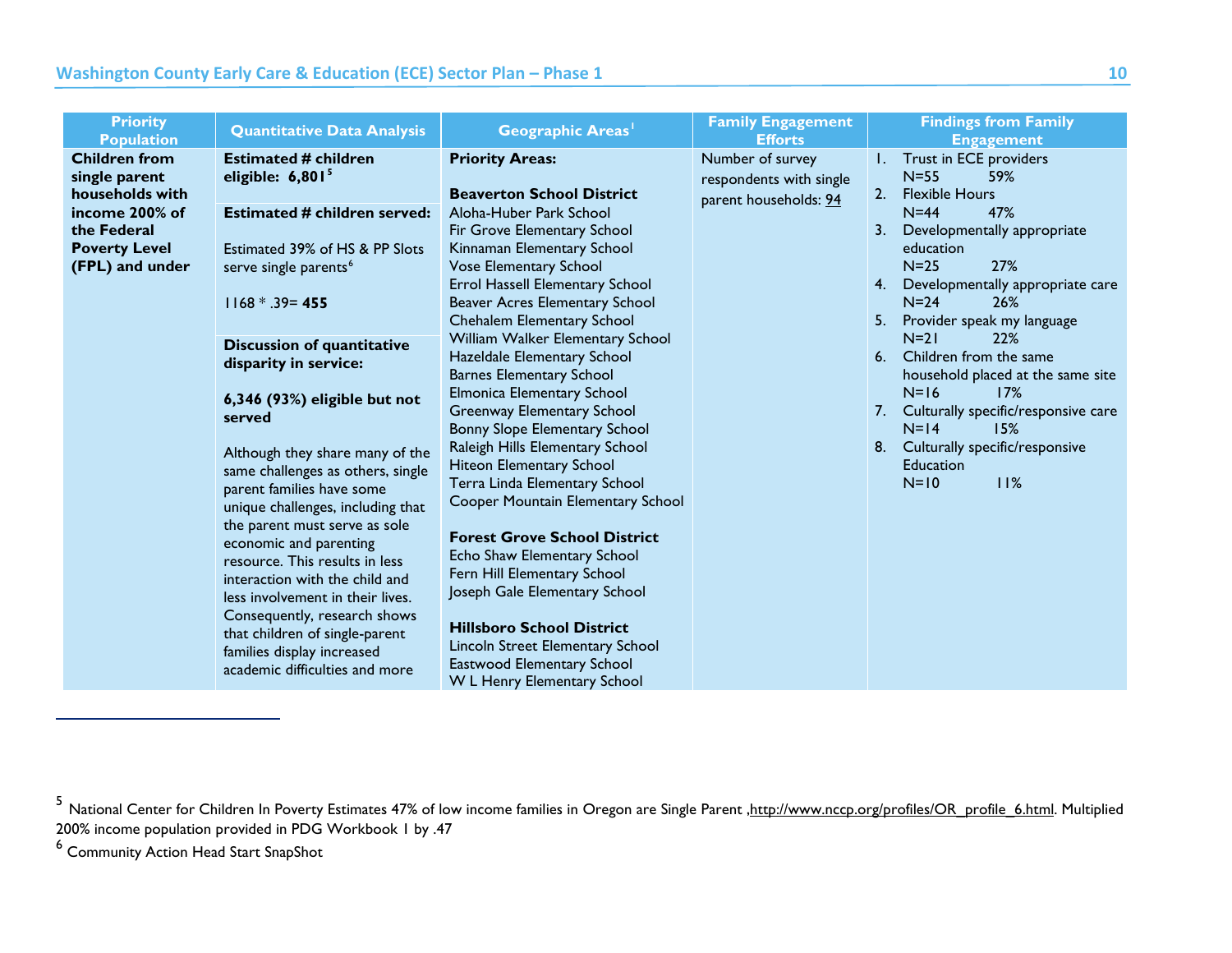<span id="page-11-0"></span>

| <b>Priority</b><br><b>Population</b> | <b>Quantitative Data Analysis</b>                                                                                                                                                                                                                                                                                                                    | Geographic Areas <sup>1</sup>                                                                                                                                                                                                                                                                                                                                                                                                                                                                                                                                                                                                                                                  | <b>Family Engagement</b><br><b>Efforts</b> | <b>Findings from Family</b><br><b>Engagement</b> |
|--------------------------------------|------------------------------------------------------------------------------------------------------------------------------------------------------------------------------------------------------------------------------------------------------------------------------------------------------------------------------------------------------|--------------------------------------------------------------------------------------------------------------------------------------------------------------------------------------------------------------------------------------------------------------------------------------------------------------------------------------------------------------------------------------------------------------------------------------------------------------------------------------------------------------------------------------------------------------------------------------------------------------------------------------------------------------------------------|--------------------------------------------|--------------------------------------------------|
|                                      | emotional, psychological, and<br>behavior problems. <sup>7</sup><br>This disparity is believed to<br>reflect the overall lack of<br>affordable ECE services and<br>limitations of current service<br>providers (transportation,<br>service boundaries, lack of<br>facilities in portions of the<br>county, lack of adequate full day<br>care slots). | W Verne McKinney Elementary<br>School<br><b>Brookwood Elementary School</b><br><b>Tobias Elementary School</b><br><b>Butternut Creek Elementary School</b><br>Free Orchards Elementary School<br>Reedville Elementary School<br>Ladd Acres Elementary School<br>Paul L Patterson Elementary School<br>Indian Hills Elementary School<br>Jackson Elementary School<br>Farmington View Elementary School<br>Minter Bridge Elementary School<br>Rosedale Elementary School<br>Orenco Elementary School<br>Witch Hazel Elementary School<br>Imlay Elementary School<br>Mooberry Elementary School<br><b>Tigard-Tualatin School District</b><br><b>Bridgeport Elementary School</b> |                                            |                                                  |

<sup>7</sup> Garflield, C. (2009). Variations in Family Composition. In Carey, W.B., Crocker, A.C., Coleman, W.L., Elias, E.R., Feldman, H.M. (Eds.) *Developmental-Behavioral Pediatrics, Fourth Edition*. St. Louis: W.B. Saunders, 94-102. Retrieved 1.16.20 from **<https://www.sciencedirect.com/topics/psychology/single-parent-family>**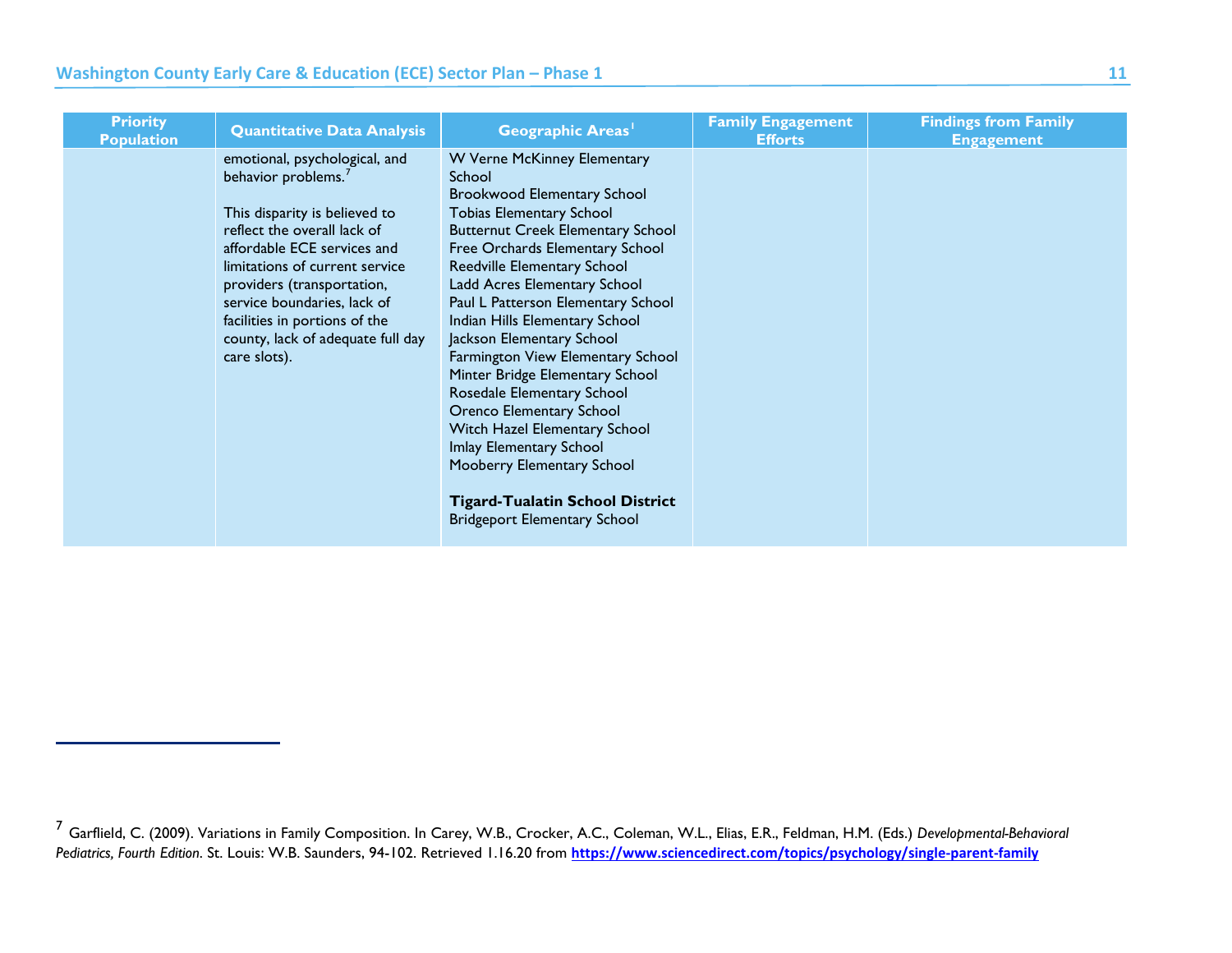<span id="page-12-1"></span><span id="page-12-0"></span>

| <b>Children from</b><br><b>All children from</b><br>communities of color<br>underserved<br>communities of<br><b>Estimated #children eligible:</b><br>color:<br>11,017 <sup>8</sup><br>Latinx/Hispanic;<br>Asian, Pacific<br><b>Estimated # children served:</b><br><b>Islander</b> and<br>$1,947^{\circ}$<br><b>Native Hawaiian;</b><br><b>Black/African</b><br><b>Discussion of quantitative</b><br>American, or<br>disparity in service:<br><b>American</b><br>Indian/Alaskan<br>9,070 (82%) eligible but not<br><b>Native</b><br>served<br>This disparity due to a<br>combination of factors, including<br>structural racism and not having<br>culturally responsive or<br>linguistically appropriate<br>services. Additionally, the same<br>barriers which exist for Single<br>Parent Families also apply to<br>many communities of color.<br>In order to combat the disparity | <b>Priority Areas:</b><br><b>Latinx/ Hispanic</b><br><b>Beaverton School District</b><br>Aloha-Huber Park School<br>William Walker Elementary School<br><b>Vose Elementary School</b><br><b>Barnes Elementary School</b><br>Chehalem Elementary School<br>Kinnaman Elementary School<br>Elmonica Elementary School<br>McKinley Elementary School<br><b>Forest Grove School District</b><br><b>Cornelius Elementary School</b><br>Fern Hill Elementary School<br>Echo Shaw Elementary School<br><b>Hillsboro School District</b><br>Witch Hazel Elementary School<br>W Verne McKinney Elementary<br>School<br>Lincoln Street Elementary School<br>W L Henry Elementary School<br>Mooberry Elementary School<br>Free Orchards Elementary School<br><b>Tigard-Tualatin School District</b><br>Metzger Elementary School | <b>Number of survey</b><br>respondents from<br>communities of<br>color:<br>Latinx/Hispanic:<br>Asian, Pacific Islanders<br>and Native Hawaiian: 20<br>Black/ African<br>American:<br>American Indian/ Alaska<br>Native:<br>292<br>Total: | <b>Service Preferences (in addition</b><br>to Cost and Transportation):<br><b>All Communities of Color</b><br>$(N=292)$<br>219<br>Trust in ECE providers<br>Ι.<br>$N = 207$<br>71%<br><b>Flexible Hours</b><br>2.<br>$N=143$<br>49%<br>3.<br>Provider speaks my language<br>20<br>$N=116$<br>40%<br>Developmentally appropriate<br>4.<br>care<br>$\frac{13}{2}$<br>$N = 102$<br>35%<br>5.<br>Developmentally appropriate<br>education<br>35%<br>$N=101$<br>Culturally specific/responsive<br>6.<br><b>Education</b><br>27%<br>$N = 78$<br>Culturally specific/responsive<br>7.<br>care<br>$N=76$<br>26%<br>Children from the same<br>8.<br>household placed at the same<br>site<br>25%<br>$N = 72$ |
|------------------------------------------------------------------------------------------------------------------------------------------------------------------------------------------------------------------------------------------------------------------------------------------------------------------------------------------------------------------------------------------------------------------------------------------------------------------------------------------------------------------------------------------------------------------------------------------------------------------------------------------------------------------------------------------------------------------------------------------------------------------------------------------------------------------------------------------------------------------------------------|----------------------------------------------------------------------------------------------------------------------------------------------------------------------------------------------------------------------------------------------------------------------------------------------------------------------------------------------------------------------------------------------------------------------------------------------------------------------------------------------------------------------------------------------------------------------------------------------------------------------------------------------------------------------------------------------------------------------------------------------------------------------------------------------------------------------|------------------------------------------------------------------------------------------------------------------------------------------------------------------------------------------------------------------------------------------|----------------------------------------------------------------------------------------------------------------------------------------------------------------------------------------------------------------------------------------------------------------------------------------------------------------------------------------------------------------------------------------------------------------------------------------------------------------------------------------------------------------------------------------------------------------------------------------------------------------------------------------------------------------------------------------------------|
| of service to this population our<br>community elected to focus on<br>the two highest scoring                                                                                                                                                                                                                                                                                                                                                                                                                                                                                                                                                                                                                                                                                                                                                                                      | Durham Elementary School<br>James Templeton Elementary School                                                                                                                                                                                                                                                                                                                                                                                                                                                                                                                                                                                                                                                                                                                                                        |                                                                                                                                                                                                                                          |                                                                                                                                                                                                                                                                                                                                                                                                                                                                                                                                                                                                                                                                                                    |

<sup>8</sup> Community Action Head Start Federal Reporting Service Snapshot FY17-18 and Health Share Enrollment (Children 5 yrs and younger)

<sup>&</sup>lt;sup>9</sup> PDG Workbook 2. Note: this includes children accessing EI/ECSE services at all income levels rather than only those under 200% FPL, which creates a likely overstatement of *those receiving services and understatement in those eligible but not served.*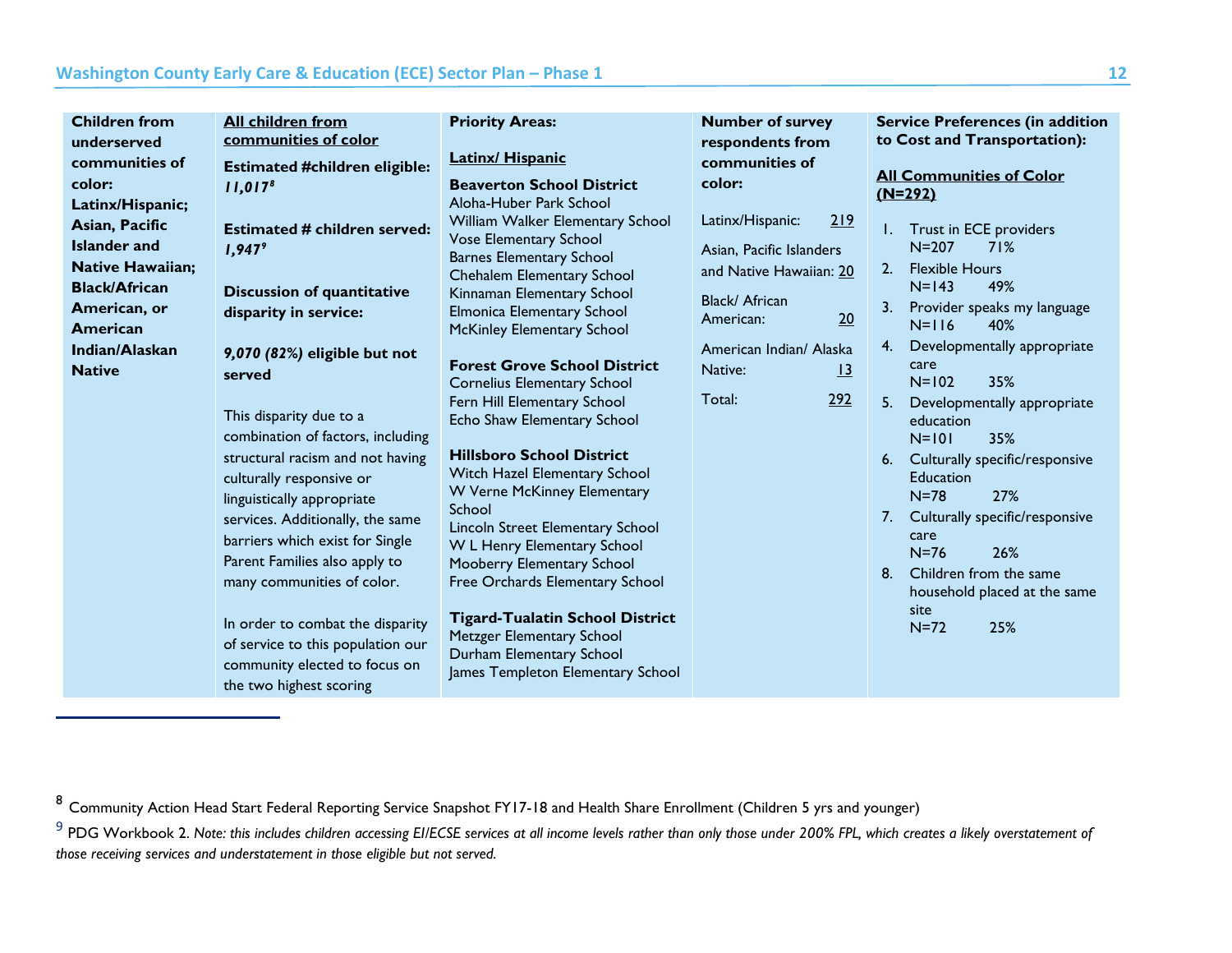<span id="page-13-1"></span><span id="page-13-0"></span>

|  | <b>Elementary Catchment Areas</b>                    |                                     |    | <b>Latinx/ Hispanic (N=219)</b>   |
|--|------------------------------------------------------|-------------------------------------|----|-----------------------------------|
|  | (ECA) above the median value                         | <b>Asian, Pacific Islanders and</b> |    | I. Trust in ECE providers         |
|  | for the county.                                      | <b>Native Hawaiian</b>              |    | $N=118$<br>54%                    |
|  |                                                      |                                     | 2. | Flexible hours- nights,           |
|  | <b>Latinx/ Hispanic</b>                              | <b>Beaverton School District</b>    |    | weekends                          |
|  |                                                      | <b>McKinley Elementary School</b>   |    | $N = 88$<br>40%                   |
|  | <b>Estimated #children eligible:</b><br>$3,612^{10}$ | Beaver Acres Elementary School      | 3. | Provider speaks my language       |
|  |                                                      | Aloha-Huber Park School             |    | $N=79$<br>36%                     |
|  |                                                      |                                     |    | 4. Developmentally appropriate    |
|  | <b>Estimated # children served:</b>                  | Kinnaman Elementary School          |    | education                         |
|  | $1,381$ <sup>11</sup>                                | <b>Barnes Elementary School</b>     |    | $N=59$<br>27%                     |
|  |                                                      | Greenway Elementary School          | 5. | Developmentally appropriate       |
|  | <b>Discussion of quantitative</b>                    | Chehalem Elementary School          |    | care                              |
|  | disparity in service:                                | Cooper Mountain Elementary School   |    | $N = 58$<br>26%                   |
|  |                                                      | McKay Elementary School             |    | 6. Children from the same         |
|  | 2,231 (62%) eligible but not                         | Nancy Ryles Elementary School       |    | household placed at the same      |
|  | served                                               | <b>Vose Elementary School</b>       |    | site                              |
|  |                                                      | William Walker Elementary School    |    | $N=49$<br>22%                     |
|  | In order to combat the disparity                     | <b>Elmonica Elementary School</b>   |    | 7. Culturally specific/responsive |
|  | of service to this population the                    | Hazeldale Elementary School         |    | Education                         |
|  | community elected to focus on                        | Scholls Heights Elementary School   |    | 19%<br>$N = 41$                   |
|  | the two highest scoring                              | Sexton Mountain Elementary School   | 8. | Culturally specific/responsive    |
|  | <b>Elementary Catchment Areas</b>                    | Springville K-8 School              |    | care                              |
|  | (ECA) above the median value                         | Cedar Mill Elementary School        |    | 18%<br>$N=39$                     |
|  | for the county.                                      | Errol Hassell Elementary School     |    |                                   |
|  |                                                      | Fir Grove Elementary School         |    |                                   |
|  |                                                      | <b>Hiteon Elementary School</b>     |    | Asian, Pacific Islanders and      |
|  |                                                      | Oak Hills Elementary School         |    | <b>Native Hawaiian (N=20)</b>     |
|  |                                                      | Raleigh Hills Elementary School     |    | 1. Trust in ECE providers         |
|  |                                                      |                                     |    | $N=7$<br>35%                      |
|  |                                                      | <b>Forest Grove School District</b> | 2. | Culturally specific/responsive    |
|  |                                                      | Harvey Clarke Elementary School     |    | care                              |
|  |                                                      |                                     |    |                                   |

<sup>&</sup>lt;sup>10</sup> Community Action Head Start Federal Reporting Service Snapshot FY17-18 and Health Share Enrollment (Children 5 yrs and younger)

**<sup>11</sup>** PDG Workbook 2. *Note: this includes children accessing EI/ECSE services at all income levels rather than only those under 200% FPL, which creates a likely overstatement of those receiving services and understatement in those eligible but not served.*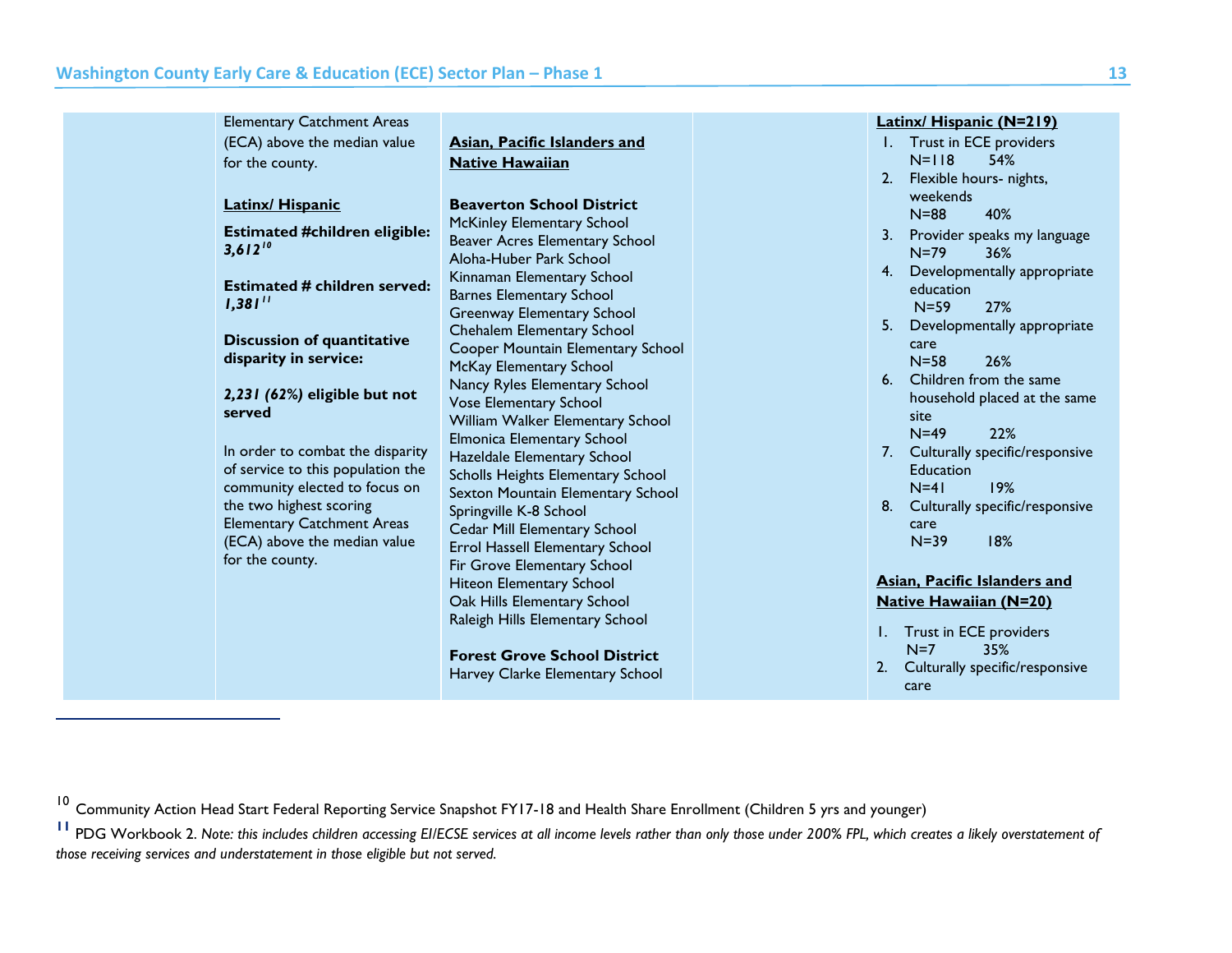<span id="page-14-3"></span><span id="page-14-2"></span><span id="page-14-1"></span><span id="page-14-0"></span>

| Lenox Elementary School<br>3. Culturally specific/responsive<br><b>Native Hawaiian</b><br><b>Butternut Creek Elementary School</b><br>Education<br><b>Estimated #children eligible:</b><br>25%<br>$N=5$<br>Imlay Elementary School<br>$462^{12}$<br>Indian Hills Elementary School<br>Developmentally appropriate<br>4.<br>Minter Bridge Elementary School<br>care<br><b>Estimated # children served:</b><br>$N=5$<br>25%<br>Reedville Elementary School<br>$221^{13}$<br>North Plains Elementary School<br>5.<br>Flexible hours- nights, weekends<br>Quatama Elementary School<br>20%<br>$N=4$<br><b>Discussion of quantitative</b><br>Witch Hazel Elementary School<br>6. Provider speaks my language<br>disparity in service:<br>$N=4$<br><b>20%</b> |
|---------------------------------------------------------------------------------------------------------------------------------------------------------------------------------------------------------------------------------------------------------------------------------------------------------------------------------------------------------------------------------------------------------------------------------------------------------------------------------------------------------------------------------------------------------------------------------------------------------------------------------------------------------------------------------------------------------------------------------------------------------|
|                                                                                                                                                                                                                                                                                                                                                                                                                                                                                                                                                                                                                                                                                                                                                         |
|                                                                                                                                                                                                                                                                                                                                                                                                                                                                                                                                                                                                                                                                                                                                                         |
|                                                                                                                                                                                                                                                                                                                                                                                                                                                                                                                                                                                                                                                                                                                                                         |
|                                                                                                                                                                                                                                                                                                                                                                                                                                                                                                                                                                                                                                                                                                                                                         |
|                                                                                                                                                                                                                                                                                                                                                                                                                                                                                                                                                                                                                                                                                                                                                         |
|                                                                                                                                                                                                                                                                                                                                                                                                                                                                                                                                                                                                                                                                                                                                                         |
|                                                                                                                                                                                                                                                                                                                                                                                                                                                                                                                                                                                                                                                                                                                                                         |
|                                                                                                                                                                                                                                                                                                                                                                                                                                                                                                                                                                                                                                                                                                                                                         |
|                                                                                                                                                                                                                                                                                                                                                                                                                                                                                                                                                                                                                                                                                                                                                         |
|                                                                                                                                                                                                                                                                                                                                                                                                                                                                                                                                                                                                                                                                                                                                                         |
| <b>Sherwood School District</b><br>7. Children from the same<br>241 (52%) eligible but                                                                                                                                                                                                                                                                                                                                                                                                                                                                                                                                                                                                                                                                  |
| Edy Ridge Elementary School<br>household placed at the same<br>unserved                                                                                                                                                                                                                                                                                                                                                                                                                                                                                                                                                                                                                                                                                 |
| site                                                                                                                                                                                                                                                                                                                                                                                                                                                                                                                                                                                                                                                                                                                                                    |
| <b>Tigard-Tualatin School District</b><br>20%<br>$N=4$<br><b>Black/ African American</b>                                                                                                                                                                                                                                                                                                                                                                                                                                                                                                                                                                                                                                                                |
| Charles F Tigard Elementary School<br>Developmentally appropriate<br>8.                                                                                                                                                                                                                                                                                                                                                                                                                                                                                                                                                                                                                                                                                 |
| education<br><b>Estimated #children eligible:</b><br><b>Black/ African American</b>                                                                                                                                                                                                                                                                                                                                                                                                                                                                                                                                                                                                                                                                     |
| 15%<br>$N=3$<br>$454^{14}$                                                                                                                                                                                                                                                                                                                                                                                                                                                                                                                                                                                                                                                                                                                              |
| <b>Beaverton School District</b>                                                                                                                                                                                                                                                                                                                                                                                                                                                                                                                                                                                                                                                                                                                        |
| <b>Estimated # children served:</b><br><b>Black/ African American (N=20)</b><br>McKinley Elementary School                                                                                                                                                                                                                                                                                                                                                                                                                                                                                                                                                                                                                                              |
| $114^{15}$<br><b>Barnes Elementary School</b>                                                                                                                                                                                                                                                                                                                                                                                                                                                                                                                                                                                                                                                                                                           |
| I. Trust in ECE providers<br>Aloha-Huber Park School                                                                                                                                                                                                                                                                                                                                                                                                                                                                                                                                                                                                                                                                                                    |
| $N=11$<br>55%<br><b>Discussion of quantitative</b><br><b>Elmonica Elementary School</b>                                                                                                                                                                                                                                                                                                                                                                                                                                                                                                                                                                                                                                                                 |
| Flexible hours- nights, weekends<br>2.<br>disparity in service:<br>Beaver Acres Elementary School<br>$N = 8$<br>40%                                                                                                                                                                                                                                                                                                                                                                                                                                                                                                                                                                                                                                     |
| Kinnaman Elementary School<br>3 <sup>1</sup><br>Children from the same                                                                                                                                                                                                                                                                                                                                                                                                                                                                                                                                                                                                                                                                                  |
| 340 (75%) eligible but<br>Fir Grove Elementary School                                                                                                                                                                                                                                                                                                                                                                                                                                                                                                                                                                                                                                                                                                   |
| household placed at the same<br>unserved<br>Nancy Ryles Elementary School<br>site                                                                                                                                                                                                                                                                                                                                                                                                                                                                                                                                                                                                                                                                       |

<sup>&</sup>lt;sup>12</sup> Community Action Head Start Federal Reporting Service Snapshot FY17-18 and Health Share Enrollment (Children 5 yrs and younger)

<sup>&</sup>lt;sup>13</sup> PDG Workbook 2. Note: this includes children accessing EI/ECSE services at all income levels rather than only those under 200% FPL, which creates a likely overstatement of *those receiving services and understatement in those eligible but not served.*

<sup>&</sup>lt;sup>14</sup> Community Action Head Start Federal Reporting Service Snapshot FY17-18 and Health Share Enrollment (Children 5 yrs and younger)

<sup>&</sup>lt;sup>15</sup> PDG Workbook 2. Note: this includes children accessing EI/ECSE services at all income levels rather than only those under 200% FPL, which creates a likely overstatement of *those receiving services and understatement in those eligible but not served.*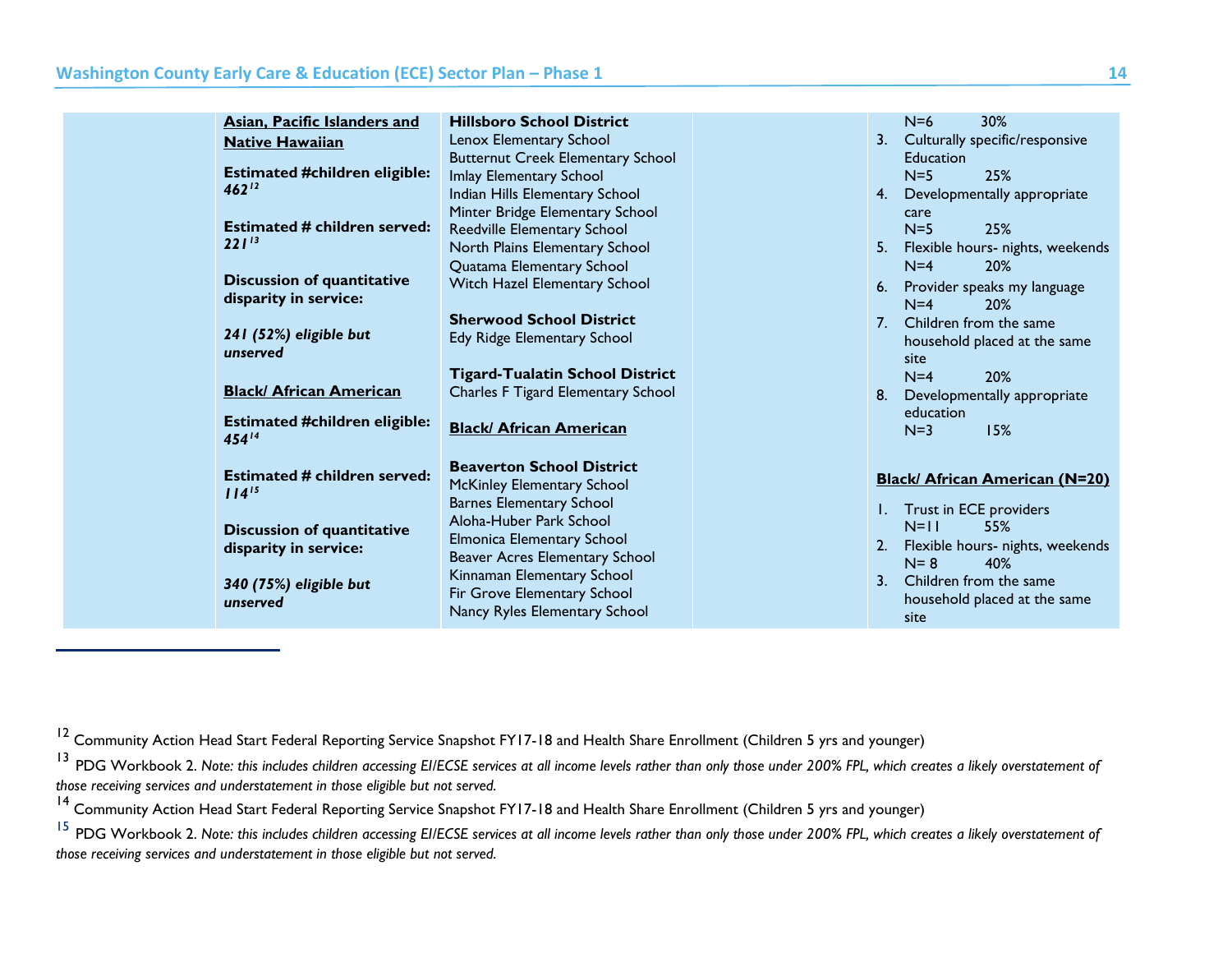<span id="page-15-1"></span><span id="page-15-0"></span>

| Similar to the challenges of<br>serving the Asian, Pacific Islander<br>and Native Hawaiian populations<br>exist for the Black/African<br>American population as well.<br>Although it should be noted the<br>community has made positive<br>developments in establishing<br>relationships and programs with<br>this community. | McKay Elementary School<br>Oak Hills Elementary School<br>Hazeldale Elementary School<br>Errol Hassell Elementary School<br>Greenway Elementary School<br>Springville K-8 School<br><b>Vose Elementary School</b><br>Chehalem Elementary School<br>Cooper Mountain Elementary School<br>Raleigh Hills Elementary School | $N=6$<br>30%<br>4. Developmentally appropriate<br>education<br>$N=6$<br>30%<br>5. Culturally specific/ responsive<br>education<br>$N=5$<br>20%<br>Culturally specific/responsive<br>6.<br>care<br>$N=4$<br>30% |
|-------------------------------------------------------------------------------------------------------------------------------------------------------------------------------------------------------------------------------------------------------------------------------------------------------------------------------|-------------------------------------------------------------------------------------------------------------------------------------------------------------------------------------------------------------------------------------------------------------------------------------------------------------------------|----------------------------------------------------------------------------------------------------------------------------------------------------------------------------------------------------------------|
| <b>American Indian/ Alaska</b><br><b>Native</b><br><b>Estimated #children eligible:</b>                                                                                                                                                                                                                                       | Raleigh Park Elementary School<br>Ridgewood Elementary School<br>Sexton Mountain Elementary School<br>William Walker Elementary School<br>Cedar Mill Elementary School                                                                                                                                                  | Developmentally appropriate<br>7.<br>care<br>$N=3$<br>15%<br>Provider speaks my language<br>8.<br>$N=3$<br>15%                                                                                                 |
| $153^{16}$<br><b>Estimated # children served:</b><br>$12^{17}$                                                                                                                                                                                                                                                                | Hiteon Elementary School<br>Scholls Heights Elementary School<br><b>Forest Grove School District</b><br>Harvey Clarke Elementary School                                                                                                                                                                                 | <b>American Indian/ Alaska Native</b><br>$(N=13)$                                                                                                                                                              |
| <b>Discussion of quantitative</b><br>disparity in service:<br>141 (92%) eligible but not<br>served                                                                                                                                                                                                                            | Joseph Gale Elementary School<br><b>Hillsboro School District</b><br>Lenox Elementary School                                                                                                                                                                                                                            | Trust in ECE providers<br>Ι.<br>$N=9$<br>69%<br>Flexible hours- nights, weekends<br>2.<br>$N = 8$<br>62%<br>3. Provider speaks my language                                                                     |
| Services to the American Indian/<br>Alaskan Native populations face<br>similar difficulties to other<br>Communities of Color as noted<br>above. One unique difficulty in<br>serving this population is they                                                                                                                   | Imlay Elementary School<br><b>Tobias Elementary School</b><br><b>West Union Elementary School</b><br>Mooberry Elementary School<br>North Plains Elementary School<br>Quatama Elementary School<br>Reedville Elementary School                                                                                           | $N=6$<br>46%<br>4. Culturally specific/ responsive<br>education<br>38%<br>$N=5$<br>5. Children from the same<br>household placed at the same<br>site<br>31%<br>$N=4$                                           |

<sup>16</sup> Community Action Head Start Federal Reporting Service Snapshot FY17-18 and Health Share Enrollment (Children 5 yrs and younger)

<sup>&</sup>lt;sup>17</sup> PDG Workbook 2. Note: this includes children accessing EI/ECSE services at all income levels rather than only those under 200% FPL, which creates a likely overstatement of *those receiving services and understatement in those eligible but not served.*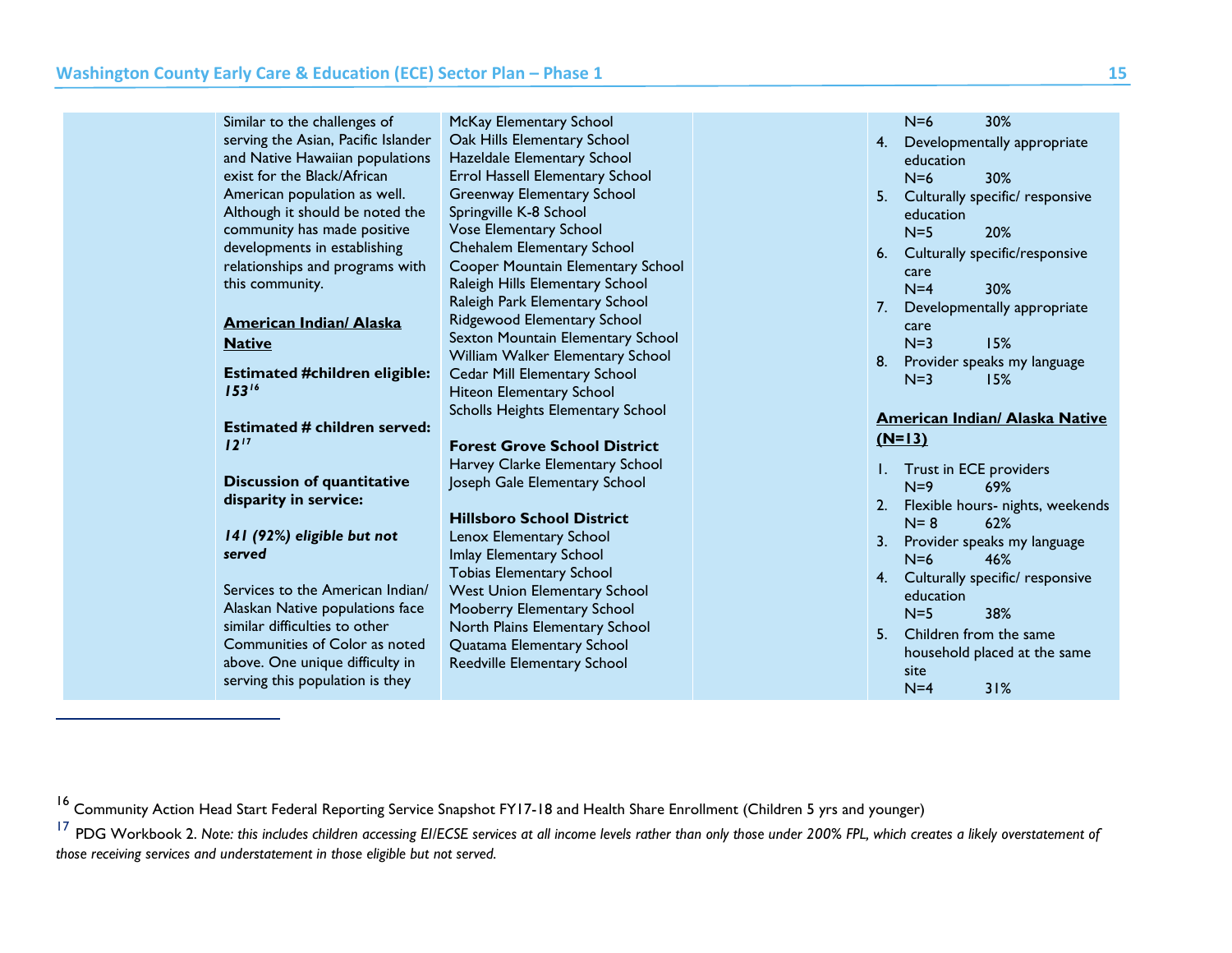are obscured into other racial and ethnic categories by assumption. Also, this community is very dispersed. In order to combat the disparity of service to this population the community elected to focus on the two highest scoring Elementary Catchment Areas (ECA) above the median value for the county. **Tigard-Tualatin School District** Metzger Elementary School Charles F Tigard Elementary School Durham Elementary School James Templeton Elementary School Alberta Rider Elementary School Tualatin Elementary School **American Indian/ Alaska Native Beaverton School District** Aloha-Huber Park School Elmonica Elementary School Fir Grove Elementary School Vose Elementary School Hazeldale Elementary School Nancy Ryles Elementary School Beaver Acres Elementary School Chehalem Elementary School Kinnaman Elementary School McKinley Elementary School Raleigh Park Elementary School 6. Developmentally appropriate care N=4 31% 7. Culturally specific/responsive care  $N=4$  31% 8. Developmentally appropriate education N=1 8% Additional preferences expressed by a focus group of Latinx/ Hispanic parents: • We need better trained staff to provide services to children with special needs. • We need more options for parents who are a little bit over the 200% FPL and also teachers who are trained on different

Ridgewood Elementary School William Walker Elementary School Cooper Mountain Elementary School Errol Hassell Elementary School Hiteon Elementary School McKay Elementary School Sexton Mountain Elementary School

**Forest Grove School District** Echo Shaw Elementary School Cornelius Elementary School Joseph Gale Elementary School Dilley Elementary School

**Hillsboro School District** Witch Hazel Elementary School Lincoln Street Elementary School West Union Elementary School Lenox Elementary School

• Use the same academic curricula in all the schools/providers.

cultures.

- Every ECE provider needs to have a license and providers need to have a background in early learning and a specific number of hours of training annually.
- We are worried that this expansion doesn't include the license-exempt providers. Our children don't receive the same quality service, which is an inequity.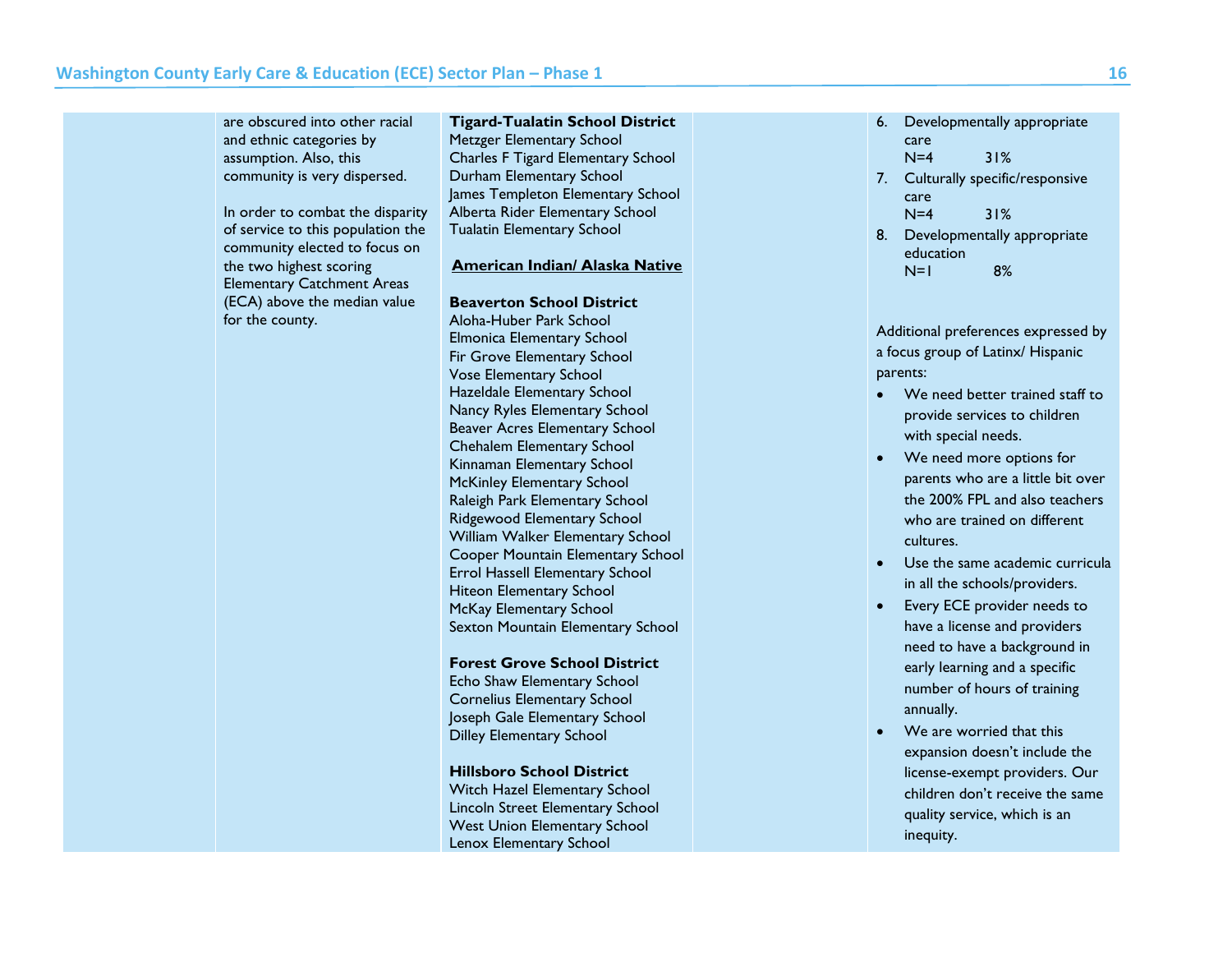<span id="page-17-1"></span><span id="page-17-0"></span>

|                                                                                  |                                                           | Eastwood Elementary School<br>Farmington View Elementary School<br>Jackson Elementary School<br>Minter Bridge Elementary School<br>Rosedale Elementary School<br>W L Henry Elementary School<br>W Verne McKinney Elementary<br>School<br><b>Brookwood Elementary School</b><br>Mooberry Elementary School<br>North Plains Elementary School<br>Orenco Elementary School<br><b>Tigard-Tualatin School District</b><br>Metzger Elementary School<br>Durham Elementary School<br>Deer Creek Elementary School<br>James Templeton Elementary School |                                      |                                                                                             |
|----------------------------------------------------------------------------------|-----------------------------------------------------------|-------------------------------------------------------------------------------------------------------------------------------------------------------------------------------------------------------------------------------------------------------------------------------------------------------------------------------------------------------------------------------------------------------------------------------------------------------------------------------------------------------------------------------------------------|--------------------------------------|---------------------------------------------------------------------------------------------|
| <b>Children of</b><br>families with<br>incomes 200% of<br><b>Federal Poverty</b> | <b>Estimated # children</b><br>eligible:<br>$14,471^{18}$ | <b>Priority Areas:</b><br><b>Beaverton School District</b><br>Beaver Acres Elementary School                                                                                                                                                                                                                                                                                                                                                                                                                                                    | Number of survey<br>respondents: 364 | Trust in ECE providers<br>$N = 205$<br>56%<br><b>Flexible Hours</b><br>2.<br>$N=141$<br>39% |
| Level (FPL) and<br>under                                                         | <b>Estimated # children served:</b><br>$1,168^{19}$       | Kinnaman Elementary School<br>Aloha-Huber Park School<br>Raleigh Park Elementary School                                                                                                                                                                                                                                                                                                                                                                                                                                                         |                                      | Provider speaks my Language<br>3.<br>$N=112$<br>31%                                         |

<sup>18</sup> PDG Workbook 1

<sup>19</sup> PDG Workbook 2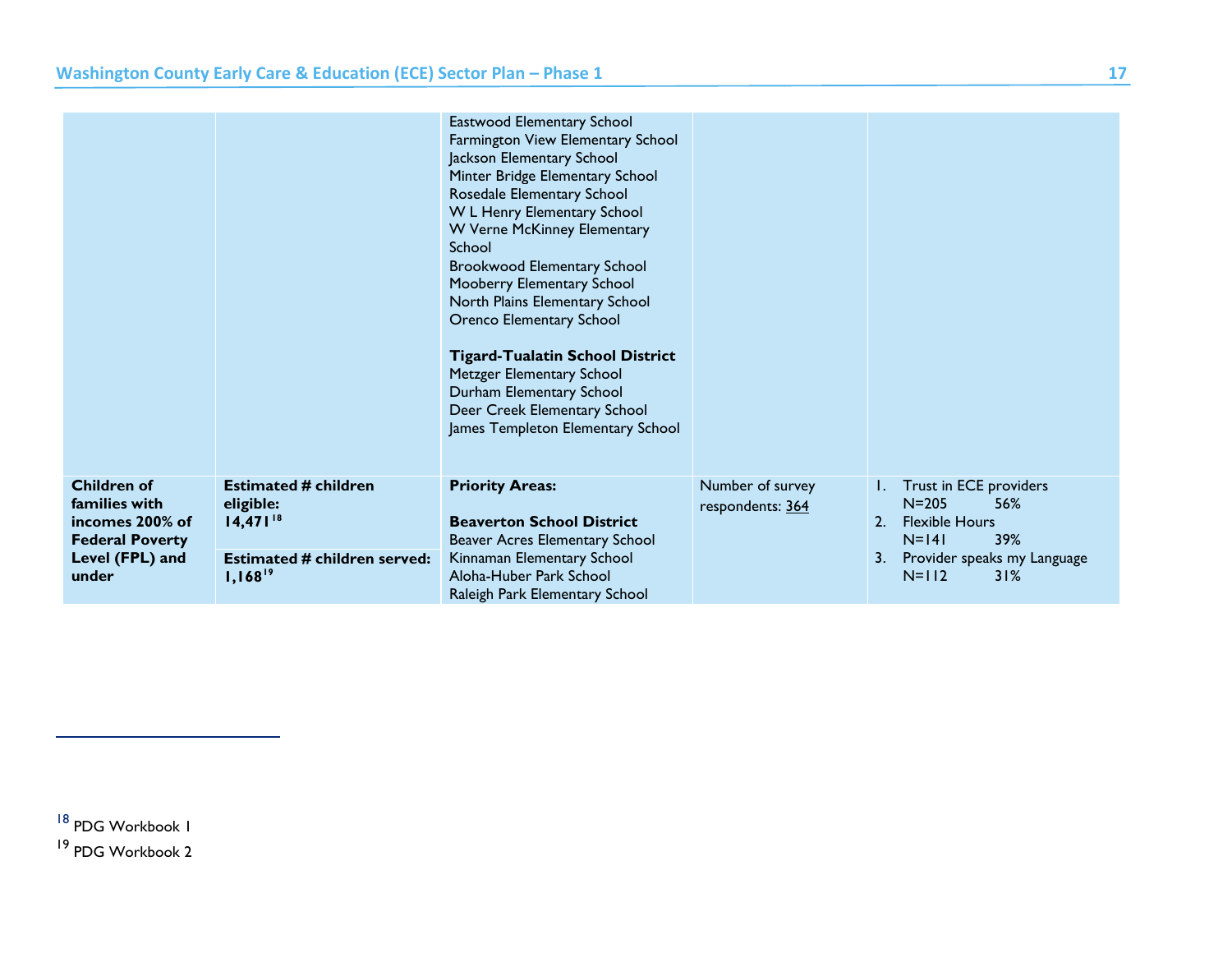| <b>Discussion of quantitative</b><br>disparity in service: | Chehalem Elementary School               | Developmentally Appropriate<br>4.<br>Education |
|------------------------------------------------------------|------------------------------------------|------------------------------------------------|
|                                                            | <b>Forest Grove School District</b>      | $N=99$<br>27%                                  |
| 13,303 (92%) eligible but not                              | Fern Hill Elementary School              | 5.<br><b>Developmentally Appropriate</b>       |
| served.                                                    | Joseph Gale Elementary School            | Care                                           |
|                                                            | Harvey Clarke Elementary School          | $N=95$<br>26%                                  |
| The largest priority population                            |                                          | 6. Children from the same                      |
| also represents the deep                                   | <b>Hillsboro School District</b>         | household placed at the same                   |
| inadequacy of subsidized care in                           | <b>Brookwood Elementary School</b>       | site                                           |
| our community. With less than                              | <b>Orenco Elementary School</b>          | $N=69$<br>19%                                  |
| 10% of this population being                               | W L Henry Elementary School              | <b>Culturally Specific/Responsive</b><br>7.    |
| served the community                                       | Indian Hills Elementary School           | Care                                           |
| understands the urgent need to                             | Imlay Elementary School                  | $N = 68$<br>19%                                |
| develop a more robust ECE                                  | <b>Eastwood Elementary School</b>        | <b>Culturally Specific/Responsive</b><br>8.    |
| sector. This disparity largely                             | Ladd Acres Elementary School             | Education                                      |
| stems from the same issues                                 | Rosedale Elementary School               | $N=66$<br>18%                                  |
| discussed throughout this                                  | <b>Butternut Creek Elementary School</b> |                                                |
| document (systemic racism, lack                            | Reedville Elementary School              |                                                |
| of adequate facilities, not enough                         | Quatama Elementary School                |                                                |
| full day slots, etc.) This group                           | <b>Tobias Elementary School</b>          |                                                |
| faces an additional barrier that                           |                                          |                                                |
| those above 100% of FPL are                                |                                          |                                                |
| disqualified from a number of                              |                                          |                                                |
| state and federal services which                           |                                          |                                                |
| could support their economic                               |                                          |                                                |
| and family stability.                                      |                                          |                                                |
|                                                            |                                          |                                                |
| In order to combat the disparity                           |                                          |                                                |
| of service to this population the                          |                                          |                                                |
| community elected to focus on                              |                                          |                                                |
| the two highest scoring                                    |                                          |                                                |
| <b>Elementary Catchment Areas</b>                          |                                          |                                                |
| (ECA) above the median value                               |                                          |                                                |
|                                                            |                                          |                                                |
| for the county.                                            |                                          |                                                |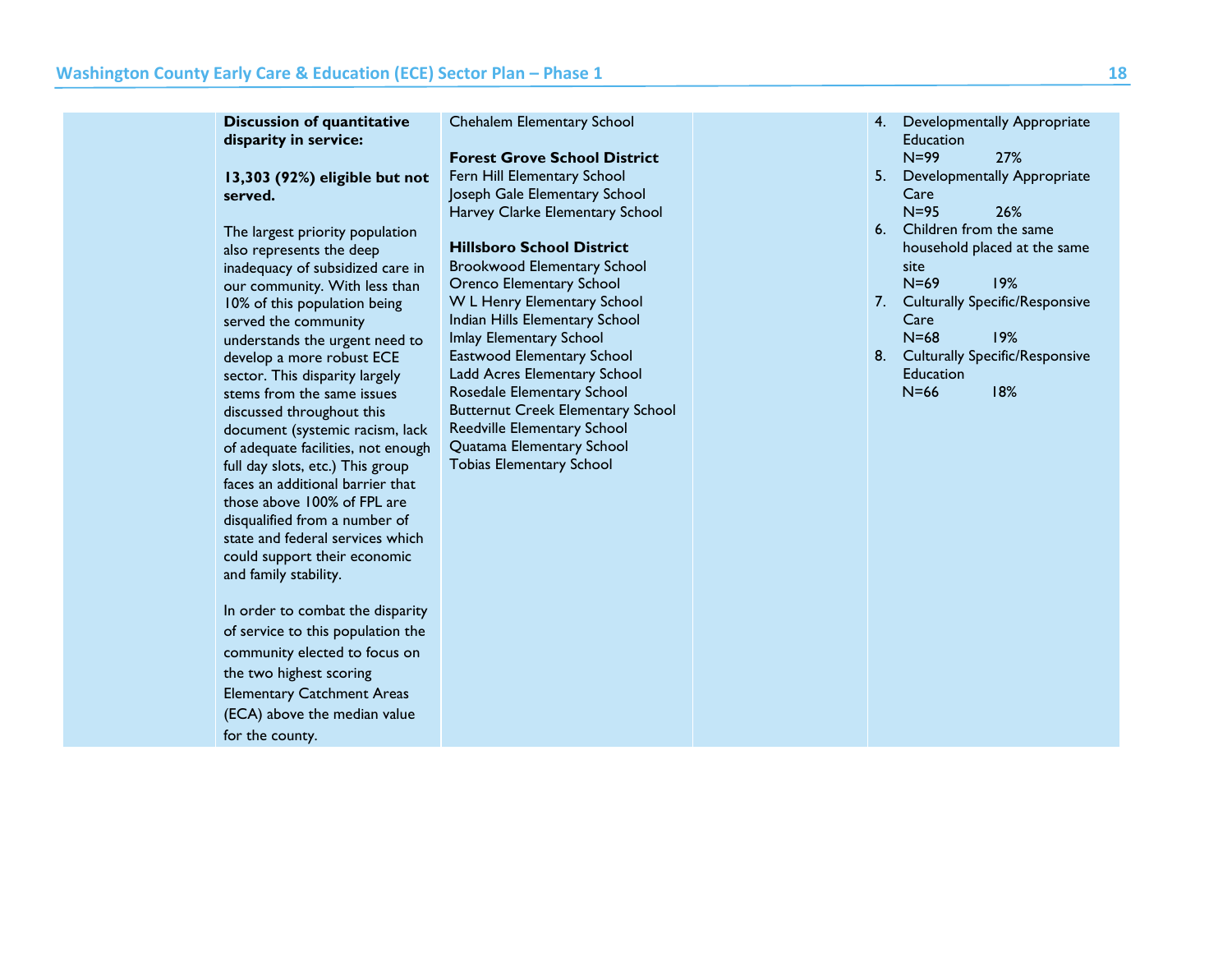<span id="page-19-1"></span><span id="page-19-0"></span>

| Children ages 0-2<br>years | <b>Estimated # children</b><br>eligible:<br>$7,291^{20}$<br><b>Estimated # children served:</b><br>$114^{21}$<br><b>Discussion of quantitative</b><br>disparity in service:<br>7,177 eligible But not Served.<br>Currently serving approximately<br>1.5% of the population.<br>Washington County has been<br>designated as a child care desert<br>for the 0-2 population.<br>Additionally, there are<br>significantly less subsidized slots<br>in comparison to the service for<br>3-5 year olds. | Countywide | Number of survey<br>respondents: 174 | 2.<br>3.<br>4.<br>5.<br>6.<br>7.<br>8. | Trust in ECE providers<br>$N=117$<br>67%<br>Flexible hours- nights, weekends<br>$N = 74$<br>43%<br>Provider speaks my language<br>$N=57$<br>33%<br>Developmentally appropriate<br>education<br>$N=53$<br>30%<br>Developmentally appropriate<br>care<br>30%<br>$N=52$<br>Children from the same<br>household placed at the same<br>site<br>24%<br>$N=42$<br>Culturally specific/responsive<br><b>Education</b><br>21%<br>$N=37$<br><b>Culturally Specific/Responsive</b><br>Care<br>20%<br>$N = 34$ |
|----------------------------|---------------------------------------------------------------------------------------------------------------------------------------------------------------------------------------------------------------------------------------------------------------------------------------------------------------------------------------------------------------------------------------------------------------------------------------------------------------------------------------------------|------------|--------------------------------------|----------------------------------------|----------------------------------------------------------------------------------------------------------------------------------------------------------------------------------------------------------------------------------------------------------------------------------------------------------------------------------------------------------------------------------------------------------------------------------------------------------------------------------------------------|
|                            |                                                                                                                                                                                                                                                                                                                                                                                                                                                                                                   |            |                                      |                                        |                                                                                                                                                                                                                                                                                                                                                                                                                                                                                                    |

<sup>20</sup> PDG Workbook 1

<sup>21</sup> PDG Workbook 2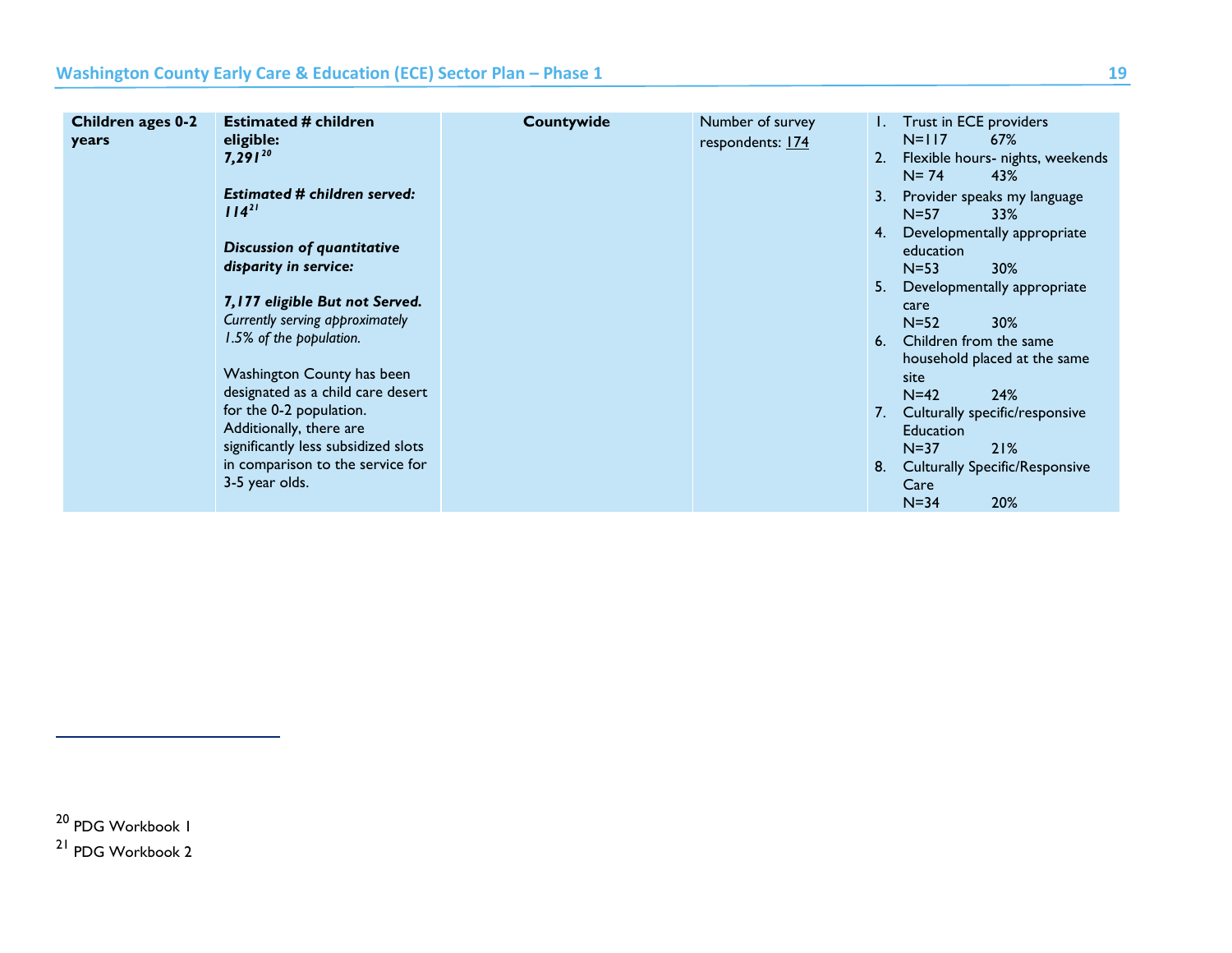<span id="page-20-2"></span><span id="page-20-1"></span><span id="page-20-0"></span>

| Children of                                  | The Stewardship Committee                                                                                                                                                                                                                                                                                                                                                                                                                                                                                                                                                                                                                                                                                                                                                                                                                                                                                                              | <b>Priority Areas:</b>                                                                                                                                                                                                                                                                                                                                                                                                                                                                                                                                                                                                                                                                                                                     | Number of survey | I. Trust in ECE providers                                                                                                                                                                                                                                                                                                                                                                                                                                                       |
|----------------------------------------------|----------------------------------------------------------------------------------------------------------------------------------------------------------------------------------------------------------------------------------------------------------------------------------------------------------------------------------------------------------------------------------------------------------------------------------------------------------------------------------------------------------------------------------------------------------------------------------------------------------------------------------------------------------------------------------------------------------------------------------------------------------------------------------------------------------------------------------------------------------------------------------------------------------------------------------------|--------------------------------------------------------------------------------------------------------------------------------------------------------------------------------------------------------------------------------------------------------------------------------------------------------------------------------------------------------------------------------------------------------------------------------------------------------------------------------------------------------------------------------------------------------------------------------------------------------------------------------------------------------------------------------------------------------------------------------------------|------------------|---------------------------------------------------------------------------------------------------------------------------------------------------------------------------------------------------------------------------------------------------------------------------------------------------------------------------------------------------------------------------------------------------------------------------------------------------------------------------------|
| families with<br>multiple<br>vulnerabilities | prioritized communities with<br>high concentrations of multiple<br>vulnerability factors. For this<br>priority population, communities<br>were ranked according to the<br>factors below, which were<br>compiled into a composite score<br>that indicated high levels of<br>concentrations of people<br>experiences those risk factors:<br>Children of families with<br>income 100% FPL or below<br><b>Estimated # children</b><br>eligible: $6,728^{22}$<br><b>Estimated # children</b><br>served: 348 <sup>23</sup><br>6,380 (95%) Eligible but<br>not served<br>Families with young children<br>receiving Supplemental<br><b>Nutrition Assistance</b><br>Program (SNAP) benefits<br><b>Estimated # children</b><br>eligible: $11,304^{24}$<br><b>Estimated # children</b><br>served: This information<br>could not be<br>Communities of color<br>$\bullet$<br>(see above)<br>Homeless families with<br>young children<br>(see above) | <b>Beaverton</b><br>Aloha-Huber Park School<br>Beaver Acres Elementary School<br>Fir Grove Elementary School<br>Kinnaman Elementary School<br><b>Vose Elementary School</b><br><b>McKinley Elementary School</b><br><b>Elmonica Elementary School</b><br>Chehalem Elementary School<br><b>Barnes Elementary School</b><br><b>Hillsboro</b><br>Lincoln Street Elementary School<br>W L Henry Elementary School<br>Eastwood Elementary School<br>Reedville Elementary School<br>Minter Bridge Elementary School<br><b>Tobias Elementary School</b><br><b>Brookwood Elementary School</b><br>Witch Hazel Elementary School<br><b>Butternut Creek Elementary School</b><br>W Verne McKinney Elementary<br>School<br>Rosedale Elementary School | respondents: 153 | $N=84$<br>55%<br>2. Flexible hours- nights, weekends<br>$N=67$<br>44%<br>3. Provider speaks my language<br>$N = 51$<br>33%<br>4. Developmentally appropriate care<br>$N=45$<br>29%<br>5. Developmentally appropriate<br>education<br>$N = 44$<br>29%<br>6. Children from the same<br>household placed at the same site<br>$N=34$<br><b>22%</b><br>7. Culturally specific/responsive<br>Education<br>$N=26$<br>17%<br>8. Culturally Specific/Responsive<br>Care<br>$N=26$<br>17% |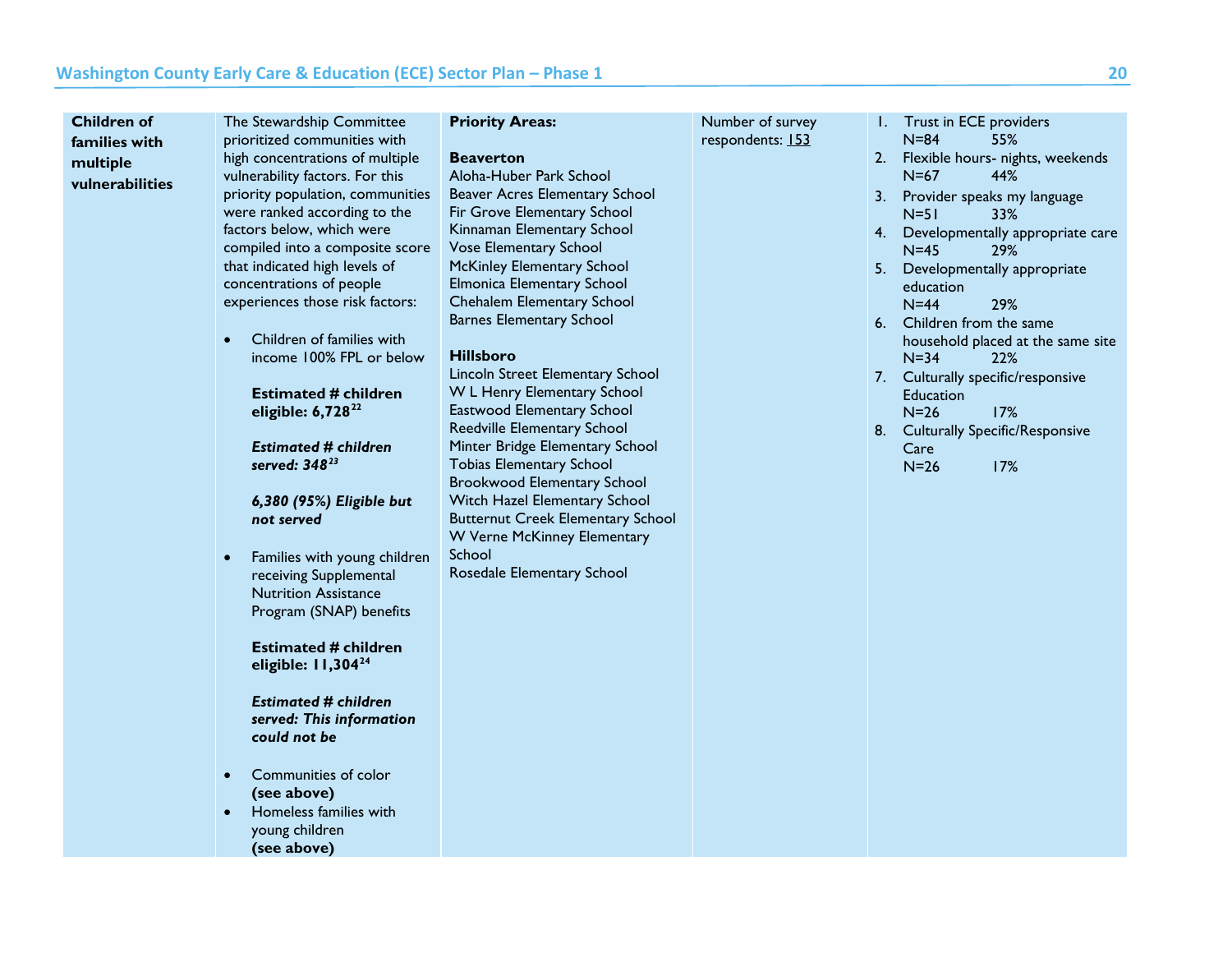| Single parent families<br>$\bullet$<br>(see above) |  |  |
|----------------------------------------------------|--|--|
| It should be noted these factors                   |  |  |
| or groups were analyzed                            |  |  |
| individually as well, and some                     |  |  |
| were included as separate                          |  |  |
| priority populations.                              |  |  |

<sup>22</sup> PDG Workbook 2

<sup>23</sup> Ibid

<sup>24</sup> Provided by Dept. of Human Services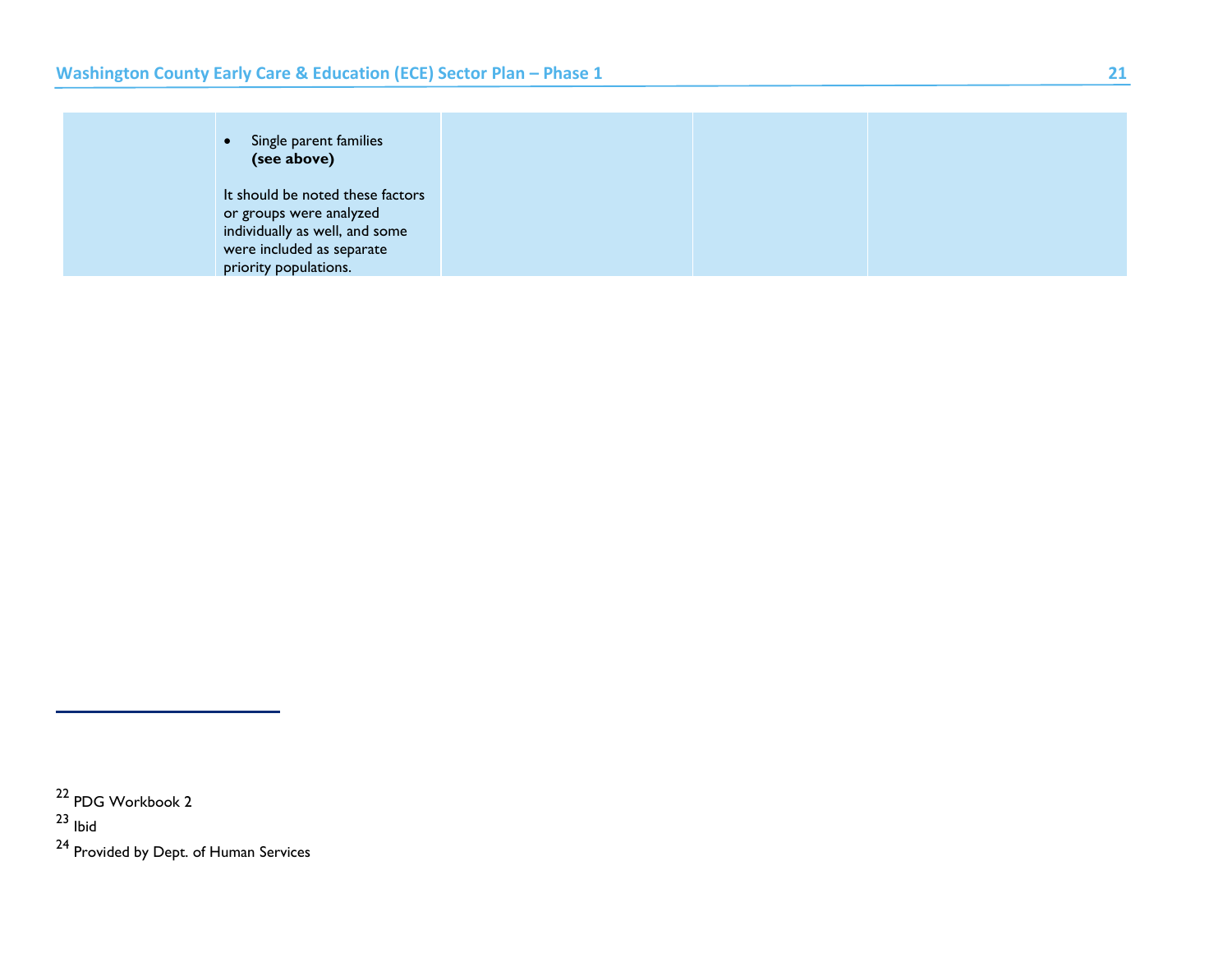### **Deliverable 2: Regional Mixed Delivery Profile**

### **Family Needs & Preferences Grid**

<span id="page-22-1"></span><span id="page-22-0"></span>

| <b>Priority Population</b><br>(Number of Survey)<br><b>Respondents)</b>      | <b>Preference #1</b>                               | <b>Preference #2</b>                                  | <b>Preference #3</b>                                                                                                                                                                                     | <b>Other Considerations</b>                                                                                                                                                                                                                                                                                                                                              |
|------------------------------------------------------------------------------|----------------------------------------------------|-------------------------------------------------------|----------------------------------------------------------------------------------------------------------------------------------------------------------------------------------------------------------|--------------------------------------------------------------------------------------------------------------------------------------------------------------------------------------------------------------------------------------------------------------------------------------------------------------------------------------------------------------------------|
| <b>Children experiencing</b><br>Houselessness/<br><b>Homelessness (N=17)</b> | <b>Trust in ECE</b><br>providers (88%,<br>$N=15$   | Flexible hours- nights,<br>weekends (59%,<br>$N=10$ ) | Provider speaks my<br>$\bullet$<br>language $(29\%, N=5)$<br>Developmentally<br>$\bullet$<br>appropriate care<br>$(29\%, N=5)$<br>Developmentally<br>$\bullet$<br>appropriate education<br>$(29\%, N=5)$ | Children from the same household<br>$\bullet$<br>placed at the same site (24%, N=4)<br>Culturally specific/responsive care<br>$\bullet$<br>$(24\%, N=4)$<br>Culturally specific/ responsive<br>$\bullet$<br>education $(24\%, N=4)$<br>Higher quality care- more attention,<br>$\bullet$<br>equality, patience (24%, N=4)                                                |
| <b>Children from a</b><br><b>Single Parent</b><br>Household (N=94)           | <b>Trust in ECE</b><br>providers (59%,<br>$N = 55$ | Flexible hours- nights,<br>weekends (47%,<br>$N=44$ ) | Developmentally<br>appropriate education<br>$(27\%, N=25)$                                                                                                                                               | Developmentally appropriate care<br>$\bullet$<br>$(26\%, N=24)$<br>Provider speaks my language (22%,<br>$\bullet$<br>$N=21$<br>Children from the same household<br>$\bullet$<br>placed at the same site $(17\%, N=16)$<br>Culturally specific/responsive care<br>$\bullet$<br>$(15\%, N=14)$<br>Culturally specific/ responsive<br>$\bullet$<br>education $(11\%, N=10)$ |
| <b>Children from</b><br>underserved                                          | <b>Trust in ECE</b><br>providers                   | <b>Flexible hours-</b><br>nights, weekends            | Provider speaks my<br>language                                                                                                                                                                           | Developmentally appropriate care                                                                                                                                                                                                                                                                                                                                         |
| communities of color<br>$(N=292)$                                            | All: 71%, N=207                                    | All: 49%, N=143                                       | All: 40%, N=116                                                                                                                                                                                          | Additional preferences expressed by a focus<br>group of Latinx/ Hispanic parents:                                                                                                                                                                                                                                                                                        |
|                                                                              |                                                    |                                                       |                                                                                                                                                                                                          |                                                                                                                                                                                                                                                                                                                                                                          |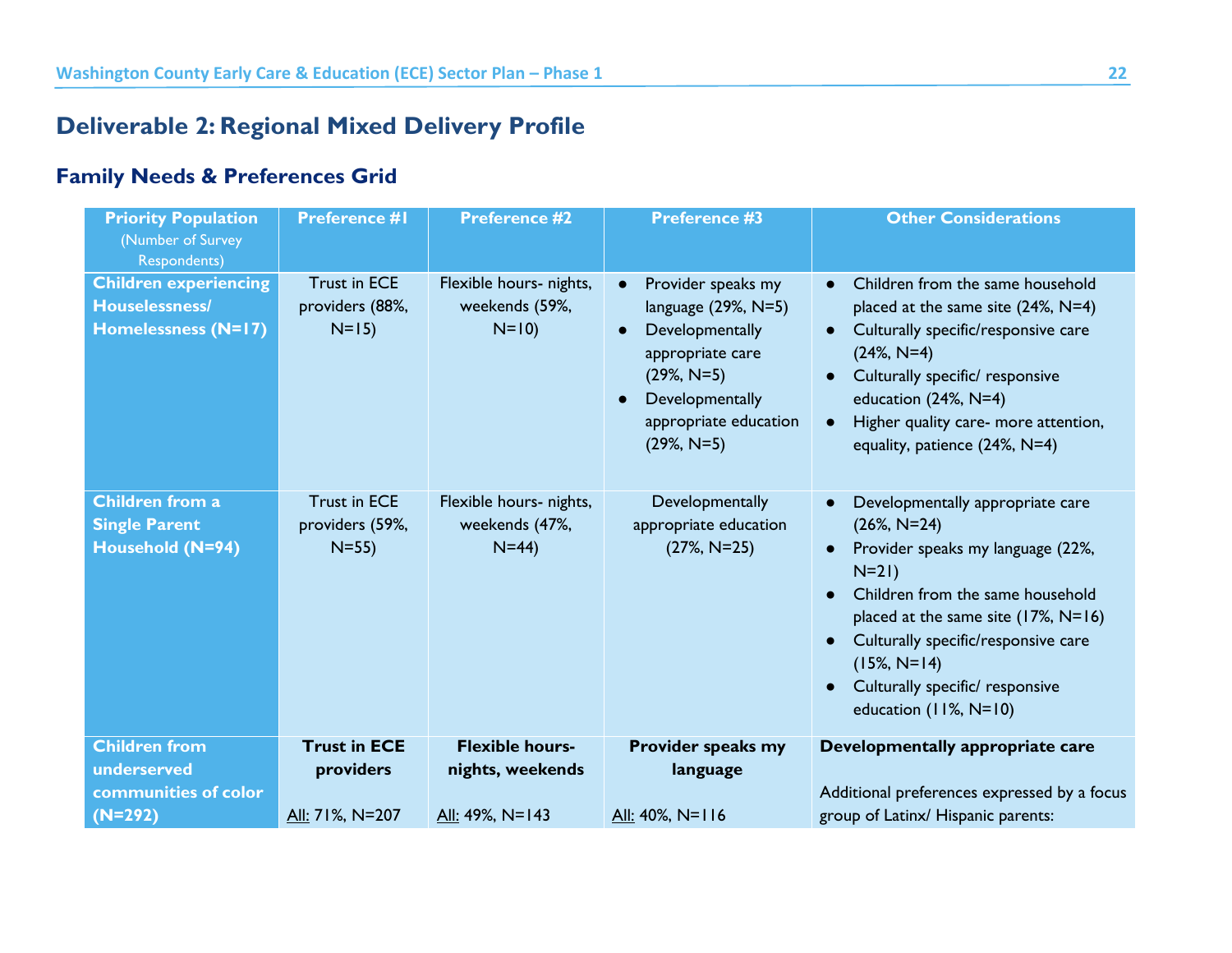|                                                                                                         | Latinx/ Hispanic:<br>$54\%, N=118$<br>Asian, Pacific<br>Islanders and<br>Native Hawaiian:<br>35%, N=7<br>Black/ African<br>American: 55%,<br>$N=11$<br>American Indian/<br>Alaska Native:<br>69%, N=9 | Latinx/ Hispanic: 40%,<br>$N = 88$<br>Black/ African<br>American: 40%, N=8<br>American Indian/<br>Alaska Native: 62%,<br>$N=8$<br><b>Culturally</b><br>specific/responsive<br>care<br>Asian, Pacific Islanders<br>and Native Hawaiian:<br>$30\%$ , N=6 | Latinx/ Hispanic: 36%,<br>$N=79$<br>American Indian/ Alaska<br>Native: 46%, N=6<br><b>Culturally</b><br>specific/responsive<br>education<br>Asian, Pacific Islanders and<br>Native Hawaiian: 25%,<br>$N=5$<br><b>Developmentally</b><br>appropriate education;<br><b>Children from the</b><br>same household placed<br>at the same site<br>Black/ African American:<br>30%, N=6 - tie | We need better trained staff to provide<br>$\bullet$<br>services to children with special needs.<br>We need more options for parents who<br>$\bullet$<br>are a little bit over the 200% FPL and<br>also teachers who are trained on<br>different cultures.<br>Use the same academic curricula in all<br>the schools/providers.<br>Every ECE provider needs to have a<br>license and providers need to have a<br>background in early learning and a<br>specific number of hours of training<br>annually.<br>We are worried that this expansion<br>$\bullet$<br>doesn't include the license-exempt<br>providers. Our children don't receive<br>the same quality service, which is an<br>inequity. |
|---------------------------------------------------------------------------------------------------------|-------------------------------------------------------------------------------------------------------------------------------------------------------------------------------------------------------|--------------------------------------------------------------------------------------------------------------------------------------------------------------------------------------------------------------------------------------------------------|---------------------------------------------------------------------------------------------------------------------------------------------------------------------------------------------------------------------------------------------------------------------------------------------------------------------------------------------------------------------------------------|-------------------------------------------------------------------------------------------------------------------------------------------------------------------------------------------------------------------------------------------------------------------------------------------------------------------------------------------------------------------------------------------------------------------------------------------------------------------------------------------------------------------------------------------------------------------------------------------------------------------------------------------------------------------------------------------------|
| <b>Children of families</b><br>with income 200% of<br><b>Federal Poverty Level</b><br>and under (N=296) | <b>Trust in ECE</b><br>providers (69%,<br>$N = 204$                                                                                                                                                   | Flexible hours- nights,<br>weekends (48%,<br>$N=141$                                                                                                                                                                                                   | Provider speaks my<br>language $(38\%, N=112)$                                                                                                                                                                                                                                                                                                                                        | Developmentally appropriate<br>$\bullet$<br>education (33%, N=99)<br>Developmentally appropriate care<br>$(32\%, N=95)$<br>Children from the same household<br>placed at same site (23%, N=69)<br>Culturally specific/responsive care<br>$(23\%, N=68)$                                                                                                                                                                                                                                                                                                                                                                                                                                         |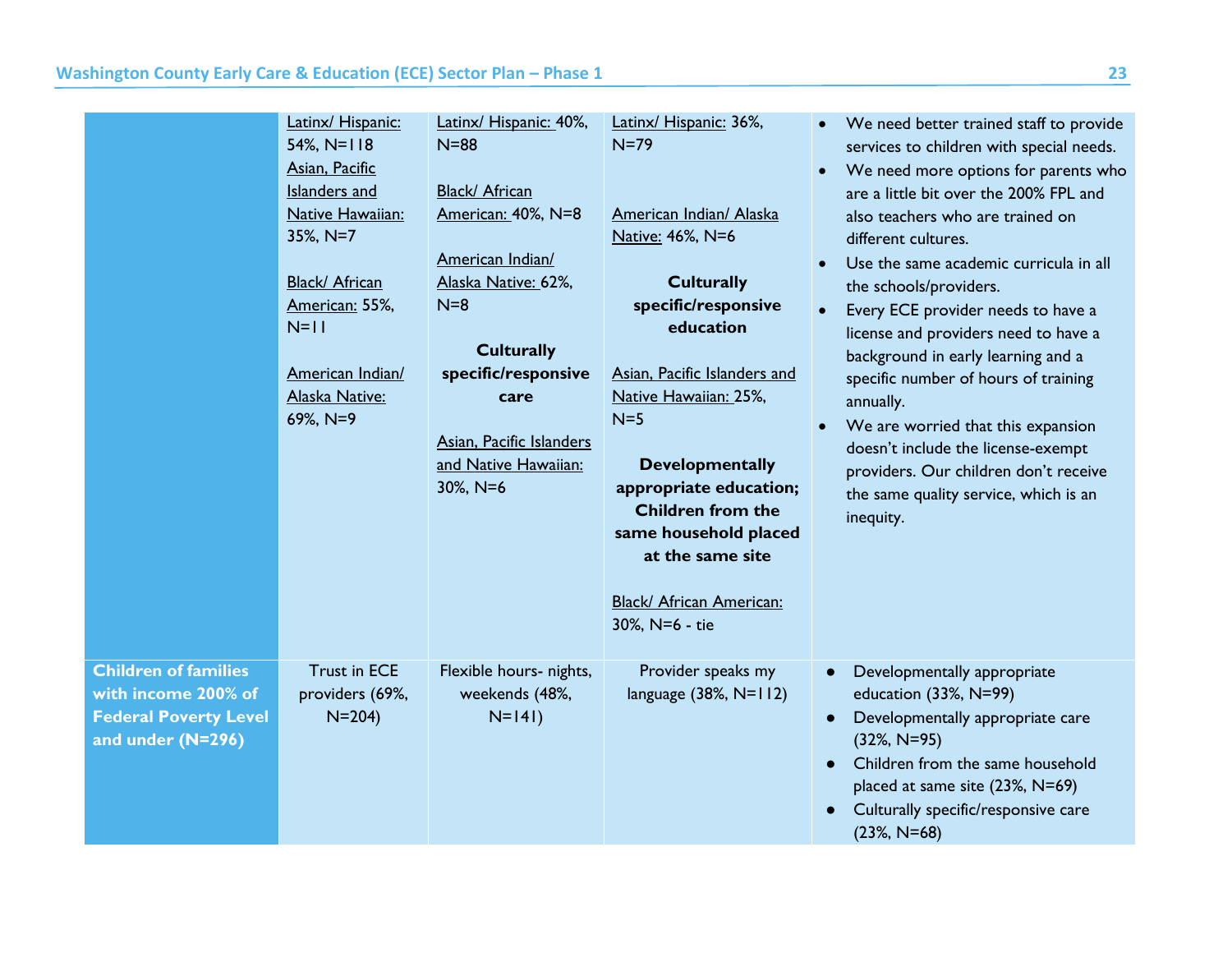|                                                                |                                               |                                                        |                                                   | Culturally specific/ responsive<br>$\bullet$<br>education (22%, N=66)                                                                                                                                                                                                                                                                                                                                                                                                                                                                                                                                                                                                                                                                                                                                                                                                                                                                                                                                                                                           |
|----------------------------------------------------------------|-----------------------------------------------|--------------------------------------------------------|---------------------------------------------------|-----------------------------------------------------------------------------------------------------------------------------------------------------------------------------------------------------------------------------------------------------------------------------------------------------------------------------------------------------------------------------------------------------------------------------------------------------------------------------------------------------------------------------------------------------------------------------------------------------------------------------------------------------------------------------------------------------------------------------------------------------------------------------------------------------------------------------------------------------------------------------------------------------------------------------------------------------------------------------------------------------------------------------------------------------------------|
| <b>Children ages 0-2 years</b><br>(under 200 % FPL,<br>$N=174$ | *Trust in ECE<br>providers<br>$(67\%, N=117)$ | *Flexible hours-<br>nights, weekends<br>$(43\%, N=74)$ | *Provider speaks my<br>language<br>$(33\%, N=57)$ | *Developmentally appropriate<br>$\bullet$<br>education (30%, N=53)<br>*Developmentally appropriate care<br>$(30\%, N=52)$<br>*Children from the same household<br>$\bullet$<br>placed at same site (24%, N=42)<br>*Culturally specific/responsive<br>education (21%, N=37)<br>*Culturally specific/responsive care<br>$(20\%, N=34)$<br>*Important disclaimer:<br>The 0-2 priority population was prioritized<br>based on the Stewardship Committee's final<br>review and analysis of the both the<br>demographic data and the family<br>engagement data. The family engagement<br>workgroup and the Coalition of<br>Communities of Color did not design the<br>survey for the purposes of separating family<br>preference separately for children 0-2.<br>Families with multiple children articulated<br>preferences based on all children in their<br>households ages $0 - 6$ . In other words, the<br>preferences indicated might pertain to an<br>older child rather than the 0-2 year olds.<br>Consequently, the results should be viewed<br>with caution. |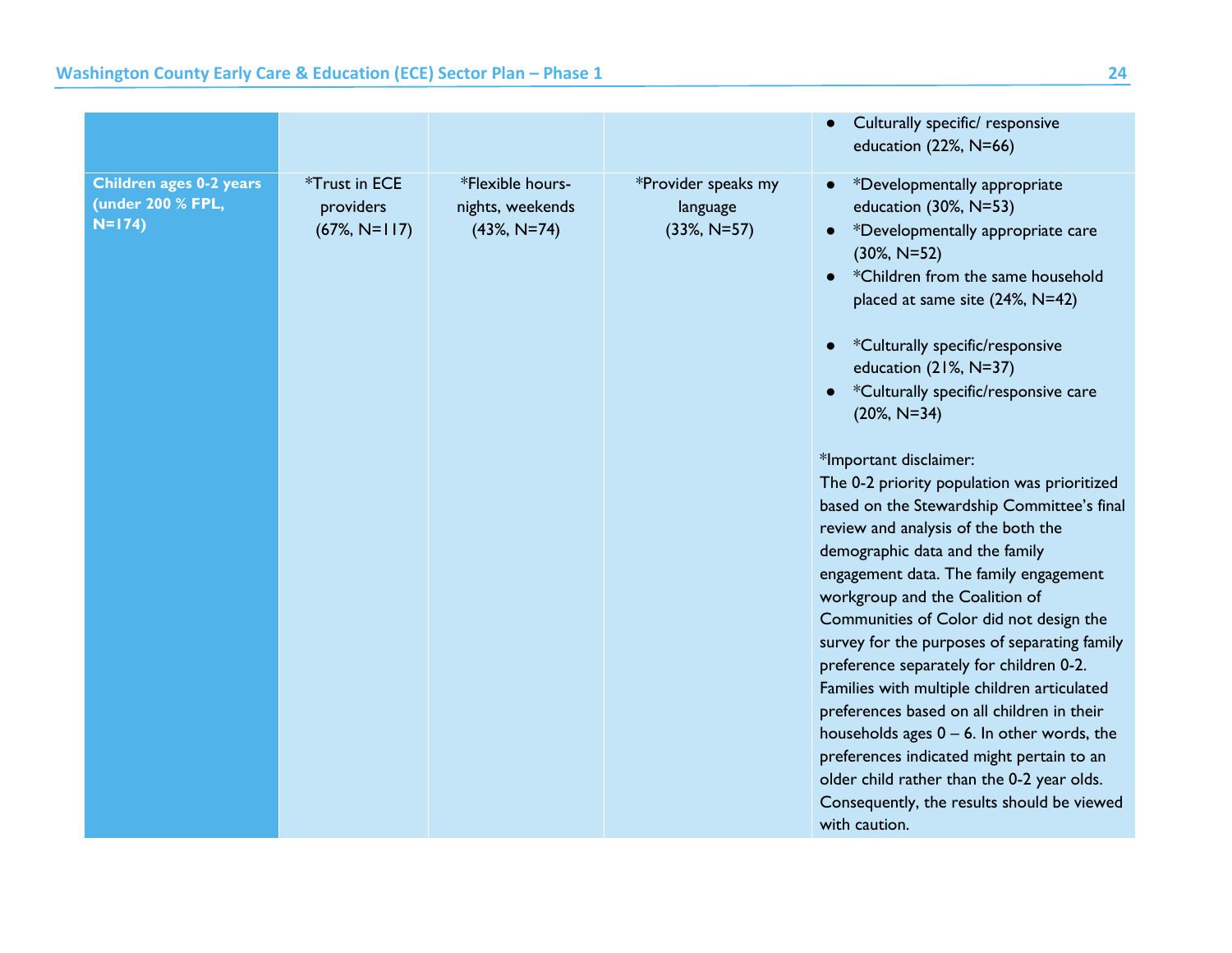| <b>Children of families</b><br>with multiple<br>vulnerabilities (N=153) | Trust in ECE<br>providers (55%,<br>$N = 84$ | Flexible hours- nights,<br>weekends (44%,<br>$N=67$ | Provider speaks my<br>language $(33\%, N=51)$ | Developmentally appropriate care<br>$(29\%, N=45)$<br>Developmentally appropriate<br>$\bullet$<br>education $(29\%, N=44)$<br>• Children from the same household<br>placed at same site $(22\%, N=34)$<br>• Culturally specific/responsive care<br>$(17\%, N=26)$ |
|-------------------------------------------------------------------------|---------------------------------------------|-----------------------------------------------------|-----------------------------------------------|-------------------------------------------------------------------------------------------------------------------------------------------------------------------------------------------------------------------------------------------------------------------|
|                                                                         |                                             |                                                     |                                               | • Culturally specific/ responsive<br>education $(17\%, N=26)$                                                                                                                                                                                                     |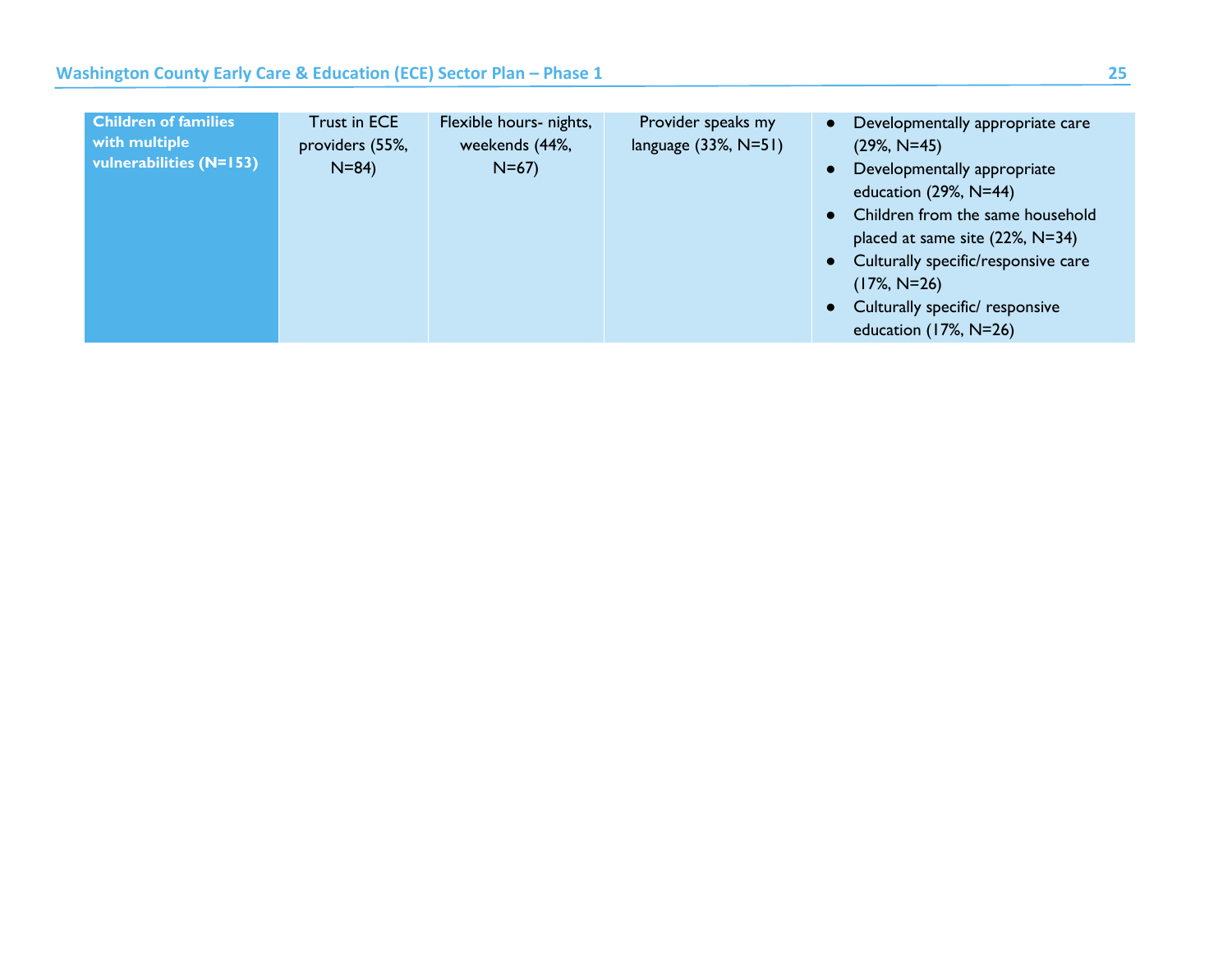### <span id="page-26-0"></span>**Supply Analysis & Mixed Delivery Profile**

#### **Mixed Delivery Profile**

**How well is your region equipped to meet the demand and respond to the preferences of the families of your refined priority populations?**

The planning process involved developing a plan to meet the full demand of the priority populations and their preferences. The quantitative disparities indicate an extreme gap in services to indicated populations, such as subsidized care for children ages 0-2 years. A primary barrier is a lack of appropriate facilities. The lack of culturally and linguistically responsive services is also stark. Many programs are not inclusive and unable to accommodate children with disabilities. Very few programs provide any transportation due to cost and risk.

Both provider language and expanded hours were prevalent in the preferences of families from the priority populations. According to the Early Childhood Provider data provided to us by the Office of Child Care, the community is currently unlikely to meet the needs of the priority populations. Of those providers who responded with information about expanded hours approximately 10% (range N= 72 to 79) provide regular hours before or after the typical work day or on weekends. Only about 4% (N = 29) of providers have overnight hours.

For language capacity, providers overwhelmingly speak English (70%, N=540). A sizable minority speak Spanish (17%, N=132). However, given the size of the Spanish speaking community (estimated 2,838 eligible but unserved children) it is unlikely that these providers represent an adequate amount of service. Finally, the community is greatly lacking providers who speak languages other than English and Spanish as demonstrated by the fact all other languages listed comprise only about 4% (N=26) of total provider population.

It is important to recognize that the priority populations are much more likely to require services such as expanded hours or non-English language capacity than the general population of Washington County. The preceding analysis about current capacity in two key program characteristics (language and hours) cannot speak to the affordability of the providers. Relatedly, the analysis cannot determine the likelihood that members of the priority populations are currently utilizing these specific early childhood providers' services. Thus, it is difficult to make an accurate determination about the need and supply for these desired program characteristics as it relates to priority populations.

Other less visible, but still significant gaps were identified by the Stewardship Committee. Those additional gaps include the fact that parents do not have sufficient information about the existence and quality of ECE programs, and they are often not aware of information that does exist.

Parent participants in the Stewardship Committee articulated a general hypothesis about parents with young children with the lead researchers from the Coalition of Communities of Color. Parents expressed beliefs that many parents in the community have a limited awareness of how to best support their child's development and learning. They felt that if parents had opportunities to expand their knowledge, children and families would experience greater success. The researchers responded to their input by developing a question that would serve to test this hypothesis. The question on the survey read: *From your point of view, at what age do children start learning?* Survey results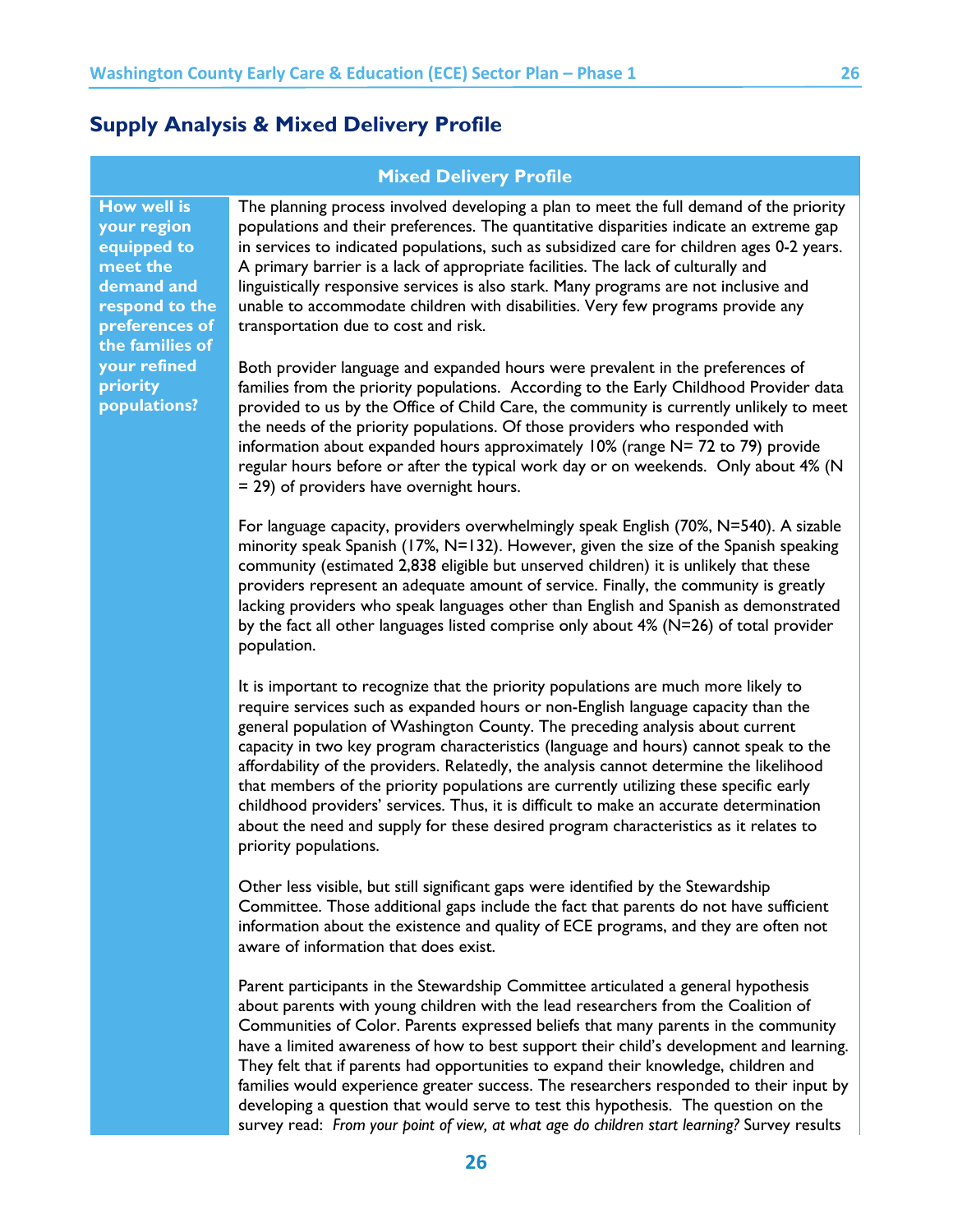in the table below supports the hypothesis and further underscores the need for increased family engagement and learning opportunities embedded in ECE programs and systems to strengthen parents existing knowledge about child development and learning.

| Age              |     | All           |     | <b>Communities of</b><br><b>Color</b> |     | <b>Under 175% Fed.</b><br><b>Poverty</b> |  |
|------------------|-----|---------------|-----|---------------------------------------|-----|------------------------------------------|--|
|                  | N   | $\frac{9}{6}$ | N   | $\%$                                  | N   | $\%$                                     |  |
| Before birth     | 27  | 6.29          | 23  | 6.99                                  | 13  | 5.14                                     |  |
| Birth - 1 year   | 221 | 51.52         | 147 | 44.68                                 | 112 | 44.27                                    |  |
| 1 year           | 62  | 14.45         | 51  | 15.50                                 | 43  | 17.00                                    |  |
| 2 years          | 42  | 9.79          | 35  | 10.64                                 | 32  | 12.65                                    |  |
| 3 years          | 48  | 11.19         | 45  | 13.68                                 | 30  | 11.86                                    |  |
| 4 years          | 11  | 2.56          | 10  | 3.04                                  | 8   | 3.16                                     |  |
| 5 years or older | 18  | 4.20          | 18  | 5.47                                  | 15  | 5.93                                     |  |
| Total            | 429 |               | 329 |                                       | 253 |                                          |  |

Question: From your point of view, at what age do children start learning?

The Stewardship Committee members suggested that any referral system needs to include education for parents. A lack of early childhood mental health consultation was identified as a major gap.

They also identified the need for 2Gen and 3Gen approaches in which parents and/or grandparents can learn alongside their children. They also identified the need for a strong pathway for parents interested in entering the early care and education field as well as educational scholarships to support this effort.

### **Where are the biggest gaps in service geographically?**

Gaps in service were selected by leveraging data from a national study by the Center for American Progress on Child Care Deserts. This data set formulated children to ECE slots into ratios at the census tract level. The reasoning for selecting this data set was twofold. One, the level of geographic specificity allowed by the data set. Two, under the advisement from the Director of the Washington County Child Care Resource & Referral program that the data was sufficiently valid for the purposes of strategic planning. The understanding of the community was that ECE service data varies greatly in its reliability dependent upon the date of collection and which specific elements are being discussed. It should be noted that beyond the areas specifically listed below all of Washington County has been designated a child care desert for both the 0-2 year and 3-5-year-old child population. Additionally, most of the densely populated portions of the county fall into the highest cost tiers for ECE services according to the most recent OSU Child Care Research Market Analysis.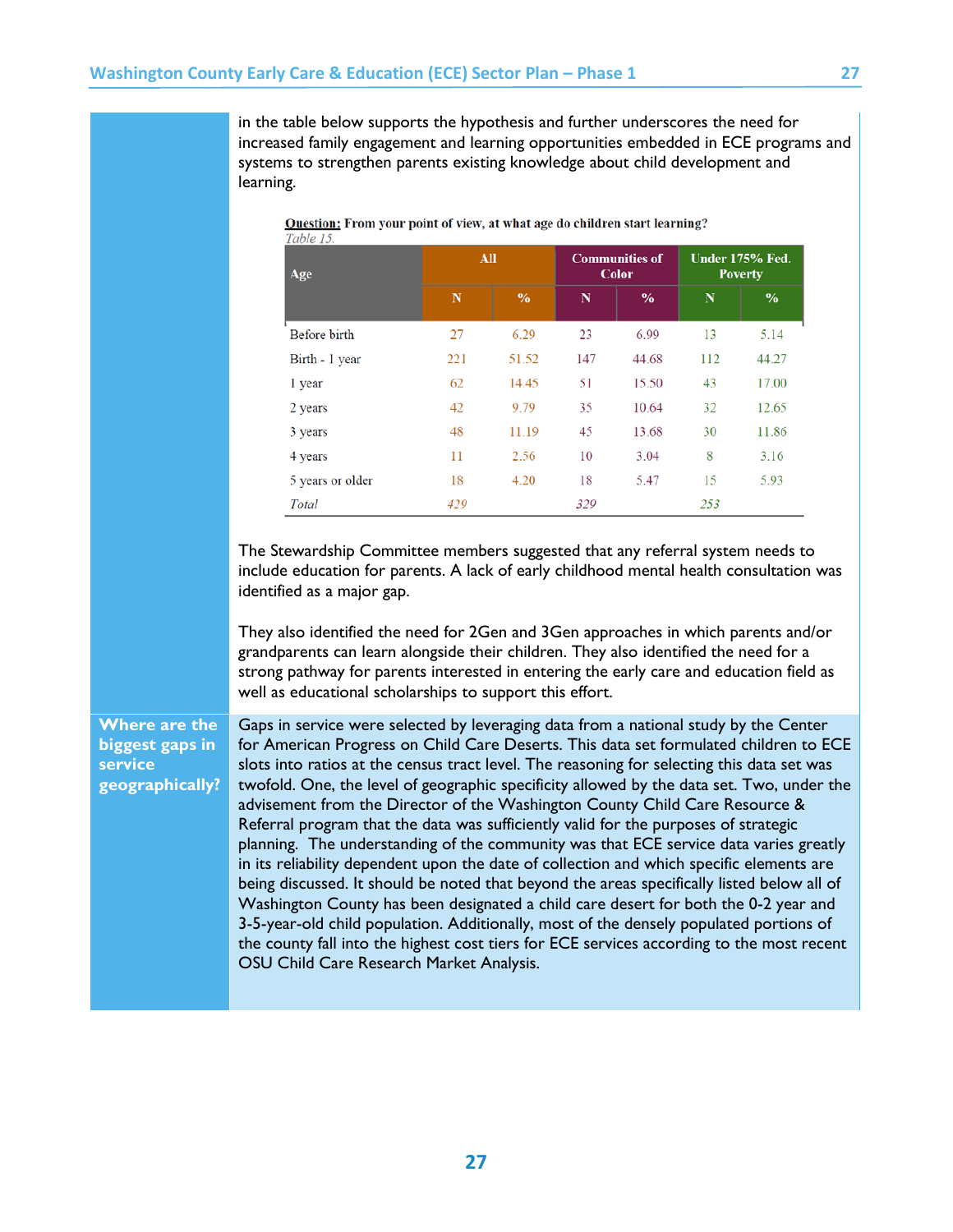| Where are the<br>biggest gaps in<br>service for<br>priority<br>populations? | <b>Children experiencing houselessness/ homelessness:</b><br>The community understands that the homeless or houseless<br>population is one of, if not the, most vulnerable population. It is<br>due to this recognition that the group must be considered a<br>priority for additional service. The disparity in service shown to<br>the population is likely underrepresented given the difficulty in<br>accurately quantifying a highly mobile and invisible group. In fact,<br>estimates of the population size varied greatly between our two<br>main sources of data (HMIS Single Point of Entry and McKinney -<br>Vento Liaisons).                        | 790 Eligible but not<br>served    |
|-----------------------------------------------------------------------------|-----------------------------------------------------------------------------------------------------------------------------------------------------------------------------------------------------------------------------------------------------------------------------------------------------------------------------------------------------------------------------------------------------------------------------------------------------------------------------------------------------------------------------------------------------------------------------------------------------------------------------------------------------------------|-----------------------------------|
|                                                                             | Finally, we recognize the disparity is likely most acute amongst 0-2<br>population given the difference in publicly funded slots (160 0-2yrs<br>vs 993 3-5yrs).                                                                                                                                                                                                                                                                                                                                                                                                                                                                                                 |                                   |
|                                                                             | Children from single parent households with income<br>200% of the Federal Poverty Level (FPL) and under:<br>Single Parents with young children are known to be a vulnerable<br>population both from an economic and family stability standpoint.<br>In order to combat the disparity of service to this population the<br>community elected to focus on those Elementary Catchment Areas<br>(ECA) ranking above the median value for the county.<br>This disparity is believed to reflect the overall lack of affordable<br>ECE services and limitations of current service providers<br>(transportation, service boundaries, lack of facilities in portions of | 6,346 Eligible but<br>not served  |
|                                                                             | the county, lack of adequate full day care slots).<br>Children from underserved communities of color:<br>This disparity due to a combination of factors, including structural<br>racism and not having culturally responsive or linguistically<br>appropriate services. Additionally, the same barriers which exist<br>for Single Parent Families also apply to many communities of color.                                                                                                                                                                                                                                                                      | 10,092 Eligible but<br>not served |
|                                                                             | Latinx/Hispanic:<br>This community faces similar issues as those outlined above<br>within the Communities of Color section.                                                                                                                                                                                                                                                                                                                                                                                                                                                                                                                                     | 2,838 Eligible but<br>not served  |
|                                                                             | Asian, Pacific Islander and Native Hawaiian:<br>In addition to the discussion about communities of color, it<br>should be noted the Asian, Pacific Islander and Native Hawaiian<br>population's service disparity is linked with the challenges in<br>providing services to where these families are most<br>concentrated. While efforts have been made to reach the<br>Asian, Pacific Islander and Native Hawaiian populations have<br>not been fully engaged.                                                                                                                                                                                                 | 424 Eligible but not<br>served    |
|                                                                             | <b>Black/African American:</b><br>Similar to the challenges of serving the Asian, Pacific Islander<br>and Native Hawaiian populations exist for the Black/African<br>American population as well. Although it should be noted the<br>community has made positive developments in establishing<br>relationships and programs with this community.                                                                                                                                                                                                                                                                                                                | 379 Eligible but not<br>served    |
|                                                                             | American Indian/ Alaskan Native:<br>Services to the American Indian/ Alaskan Native populations<br>face similar difficulties to other Communities of Color as noted                                                                                                                                                                                                                                                                                                                                                                                                                                                                                             | 137 Eligible but not<br>served    |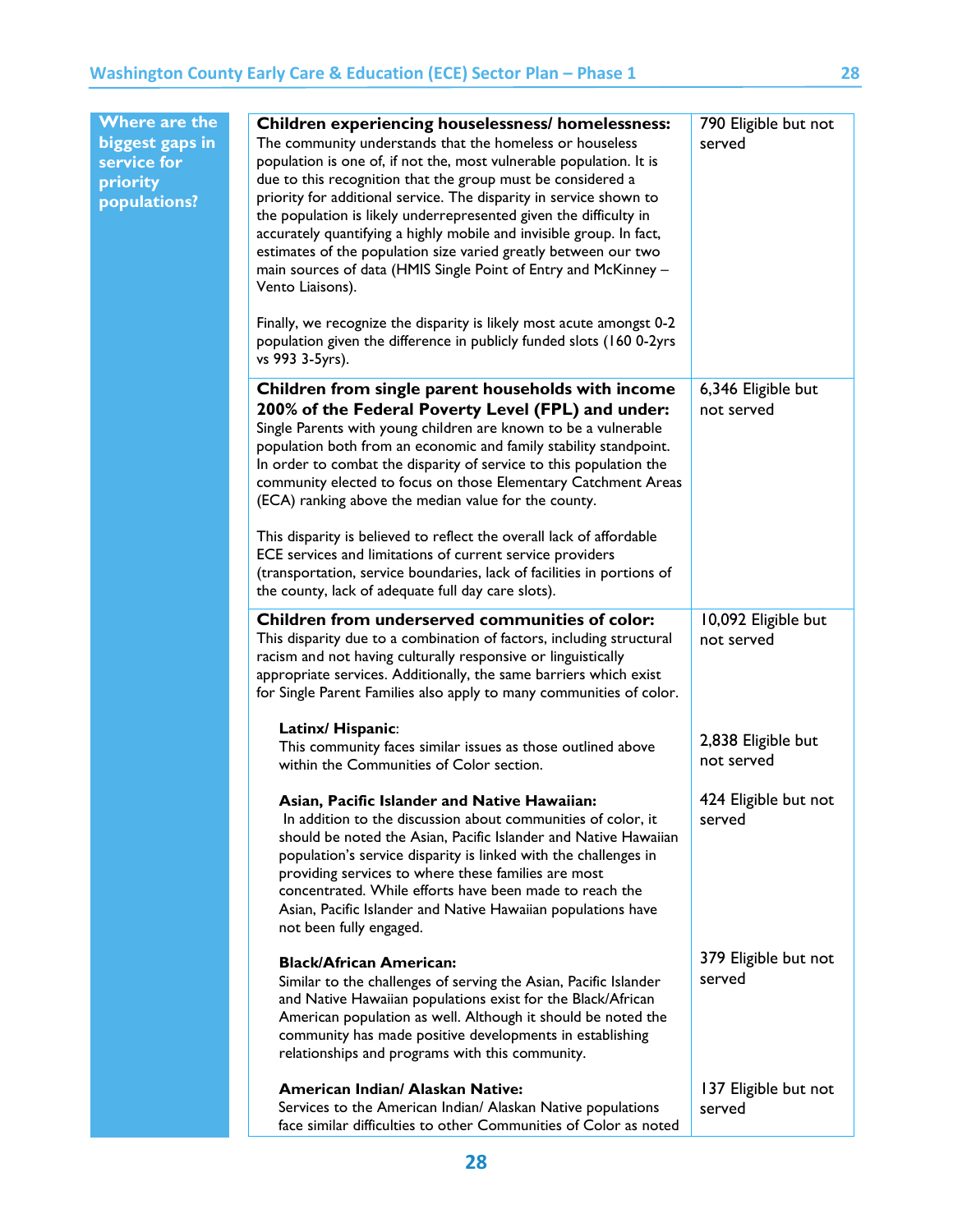|                             | above. One unique difficulty in serving this population is they<br>are obscured into other racial and ethnic categories by<br>assumption. Also, this community is very dispersed.                                                                                                                                                                                                                                                                                                                                                                                                                                                                                                                                           |         |              |         |                                       |                                   |                                          |  |
|-----------------------------|-----------------------------------------------------------------------------------------------------------------------------------------------------------------------------------------------------------------------------------------------------------------------------------------------------------------------------------------------------------------------------------------------------------------------------------------------------------------------------------------------------------------------------------------------------------------------------------------------------------------------------------------------------------------------------------------------------------------------------|---------|--------------|---------|---------------------------------------|-----------------------------------|------------------------------------------|--|
|                             | Children of families with income 200% of Federal<br><b>Poverty Limit and under:</b><br>The largest priority population also represents the deep<br>inadequacy of subsidized care in our community. With less than<br>10% of this population being served the community understands<br>the urgent need to develop a more robust ECE sector. This<br>disparity largely stems from the same issues discussed throughout<br>this document (systemic racism, lack of adequate facilities, not<br>enough full day slots, etc.) This group faces an additional barrier<br>that those above 100% of FPL are disqualified from a number of<br>state and federal services which could support their economic and<br>family stability. |         |              |         |                                       | 13,303 Eligible but<br>not served |                                          |  |
|                             | Children ages 0-2 years<br>Washington County has been designated as a child care desert for<br>the 0-2 population. Additionally, there are significantly less<br>subsidized slots in comparison to the service for 3-5 year olds.                                                                                                                                                                                                                                                                                                                                                                                                                                                                                           |         |              |         |                                       | not served                        | 7,177 Eligible but                       |  |
| to meet the<br>demand in    | indicating these were already well-known preferences. Members of the Stewardship<br>Committee and the researchers agreed it was still important to validate these family                                                                                                                                                                                                                                                                                                                                                                                                                                                                                                                                                    |         |              |         |                                       |                                   |                                          |  |
| your target<br>communities? | preference assumptions through inclusion in the survey, because they are dominant<br>forces in a parent's decision in choosing ECE service options. Overall, survey<br>participants overwhelmingly identified their current ECE service arrangements as: (1)<br>children cared for by a parent (2) children cared for by a relative as illustrated in the<br>table below.                                                                                                                                                                                                                                                                                                                                                   |         |              |         |                                       |                                   |                                          |  |
|                             | <b>Current Childcare Arrangement</b>                                                                                                                                                                                                                                                                                                                                                                                                                                                                                                                                                                                                                                                                                        |         | <b>All</b>   |         | <b>Communities of</b><br><b>Color</b> |                                   | <b>Under 175%</b><br><b>Fed. Poverty</b> |  |
|                             |                                                                                                                                                                                                                                                                                                                                                                                                                                                                                                                                                                                                                                                                                                                             | N       | $\%$         | N       | $\%$                                  | N                                 | $\%$                                     |  |
|                             | By parent or guardian                                                                                                                                                                                                                                                                                                                                                                                                                                                                                                                                                                                                                                                                                                       | 379     | 65.12        | 295     | 66.44                                 | 282                               | 90.97                                    |  |
|                             | By relatives                                                                                                                                                                                                                                                                                                                                                                                                                                                                                                                                                                                                                                                                                                                | 201     | 34.54        | 158     | 35.59                                 | 154                               | 49.68                                    |  |
|                             | Headstart                                                                                                                                                                                                                                                                                                                                                                                                                                                                                                                                                                                                                                                                                                                   | 112     | 19.24        | 89      | 20.05                                 | 94                                | 30.32                                    |  |
|                             | Center-based daycare                                                                                                                                                                                                                                                                                                                                                                                                                                                                                                                                                                                                                                                                                                        | 62      | 10.65        | 39      | 8.78                                  | 34                                | 10.97                                    |  |
|                             | Family-based daycare                                                                                                                                                                                                                                                                                                                                                                                                                                                                                                                                                                                                                                                                                                        | 56      | 9.62         | 36      | 8.11                                  | 32                                | 10.32                                    |  |
|                             | K-12 school - Public                                                                                                                                                                                                                                                                                                                                                                                                                                                                                                                                                                                                                                                                                                        | 52      | 8.93         | 39      | 8.78                                  | 31                                | 10.00                                    |  |
|                             | Preschool - Public                                                                                                                                                                                                                                                                                                                                                                                                                                                                                                                                                                                                                                                                                                          | 47      | 8.08         | 42      | 9.46                                  | 39                                | 12.58                                    |  |
|                             | Preschool - Private<br>Daycare provided by parent or                                                                                                                                                                                                                                                                                                                                                                                                                                                                                                                                                                                                                                                                        | 35<br>9 | 6.01<br>1.55 | 21<br>8 | 4.73<br>1.80                          | 10<br>4                           | 3.23<br>1.29                             |  |
|                             | guardian's place of work<br>K-12 school - Private                                                                                                                                                                                                                                                                                                                                                                                                                                                                                                                                                                                                                                                                           | 7       | 1.20         | 5       | 1.13                                  | 6                                 | 1.94                                     |  |
|                             | Other                                                                                                                                                                                                                                                                                                                                                                                                                                                                                                                                                                                                                                                                                                                       | 32      | 5.50         | 26      | 5.86                                  | 26                                | 8.39                                     |  |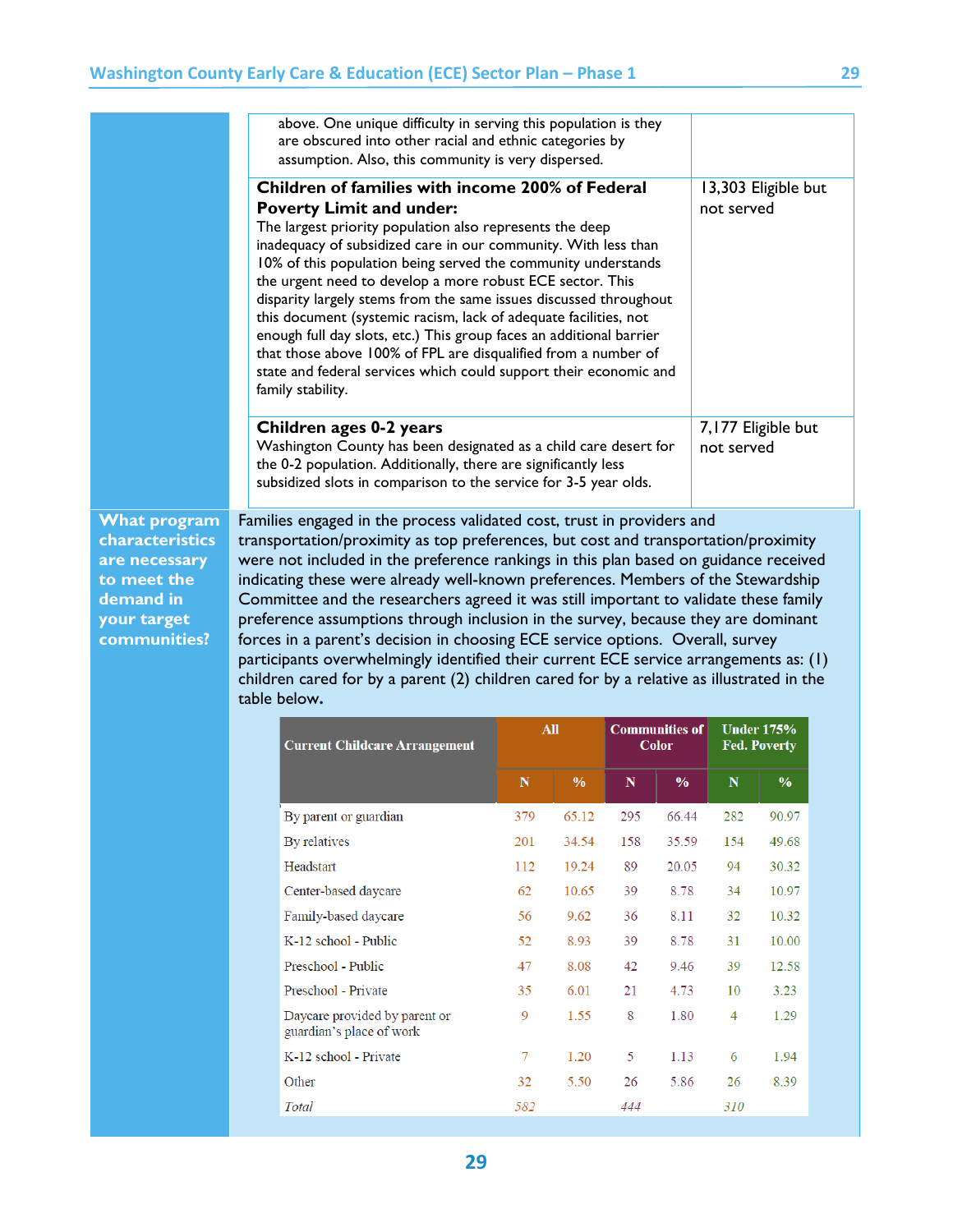|                                                                                                                                  | Parents clearly expressed trust in their ECE providers as a critical element in their<br>preferences. A further correlation potentially exists related to the types of care that<br>parents are currently using. The breakdown reflected in families who had household<br>incomes of less than 175% of the Federal Poverty Level, relied overwhelmingly on a<br>parent/guardian or relative for care. Head Start was represented as the most utilized,<br>subsidized program by name.                                                                                                                                                                                                                                                        |  |  |  |
|----------------------------------------------------------------------------------------------------------------------------------|----------------------------------------------------------------------------------------------------------------------------------------------------------------------------------------------------------------------------------------------------------------------------------------------------------------------------------------------------------------------------------------------------------------------------------------------------------------------------------------------------------------------------------------------------------------------------------------------------------------------------------------------------------------------------------------------------------------------------------------------|--|--|--|
|                                                                                                                                  | The ECE system must instill trust in parents, which can be done by requiring<br>background checks, ensuring teachers are well trained and are highly skilled, that<br>facilities are clean and safe, and parents are engaged. Programs are needed in a wide<br>variety of languages. Programs also need to provide flexible hours to align with both<br>traditional and non-traditional work schedules, such as nights, weekends and holidays.<br>They should provide developmentally appropriate care and education. Whenever<br>possible, they should seek to accommodate all eligible children from a family at one site.<br>Many families also expressed a desire for programs that provide culturally responsive<br>care and education. |  |  |  |
| <b>How would</b><br>small ECE<br>providers<br>meeting these<br>characteristics<br>be supported<br>through a<br>network<br>model? | Fiscal Agents could assume many of the business and administrative functions, such as<br>payroll, invoicing, contracting, human resources, healthcare, etc. Centralizing these<br>functions could help reduce costs by reducing redundancy and increasing efficiency.                                                                                                                                                                                                                                                                                                                                                                                                                                                                        |  |  |  |
|                                                                                                                                  | Additional funding for professional development could be allocated in order to<br>continually develop the business skills as well as the instructional capacity of providers.<br>Over time, this will increase the ability of each provider to manage all aspects of the<br>work, which will strengthen the ECE sector and allow for greater growth and<br>expansion.                                                                                                                                                                                                                                                                                                                                                                        |  |  |  |
|                                                                                                                                  | Providers in a network could work together in a variety of ways to meet the needs of parents,<br>such as:                                                                                                                                                                                                                                                                                                                                                                                                                                                                                                                                                                                                                                    |  |  |  |
|                                                                                                                                  | <b>Transportation</b> - providers could coordinate transportation across multiple sites by<br>pooling funding or providers that already provide transportation could expand that<br>service to support other providers.                                                                                                                                                                                                                                                                                                                                                                                                                                                                                                                      |  |  |  |
|                                                                                                                                  | <b>Hours</b> - Providers could be incentivized to provide services over a broader number of<br>hours.                                                                                                                                                                                                                                                                                                                                                                                                                                                                                                                                                                                                                                        |  |  |  |
|                                                                                                                                  | <b>Peer learning</b> - State funded programs could require collaborative communities of<br>practice that include community-based providers in sharing knowledge through regular<br>convenings. These could ensure continual development in developmentally appropriate<br>education and care as well as cultural responsiveness and understanding. They could<br>also share best practices on building trust with parents.                                                                                                                                                                                                                                                                                                                   |  |  |  |
|                                                                                                                                  | <b>Substitute Pool</b><br>Some small providers struggle to find substitutes. This is highly problematic for parents,<br>who may not be able to easily take off from work to care for their children. To this<br>end, a pool of substitute teachers could be established to support all providers.                                                                                                                                                                                                                                                                                                                                                                                                                                            |  |  |  |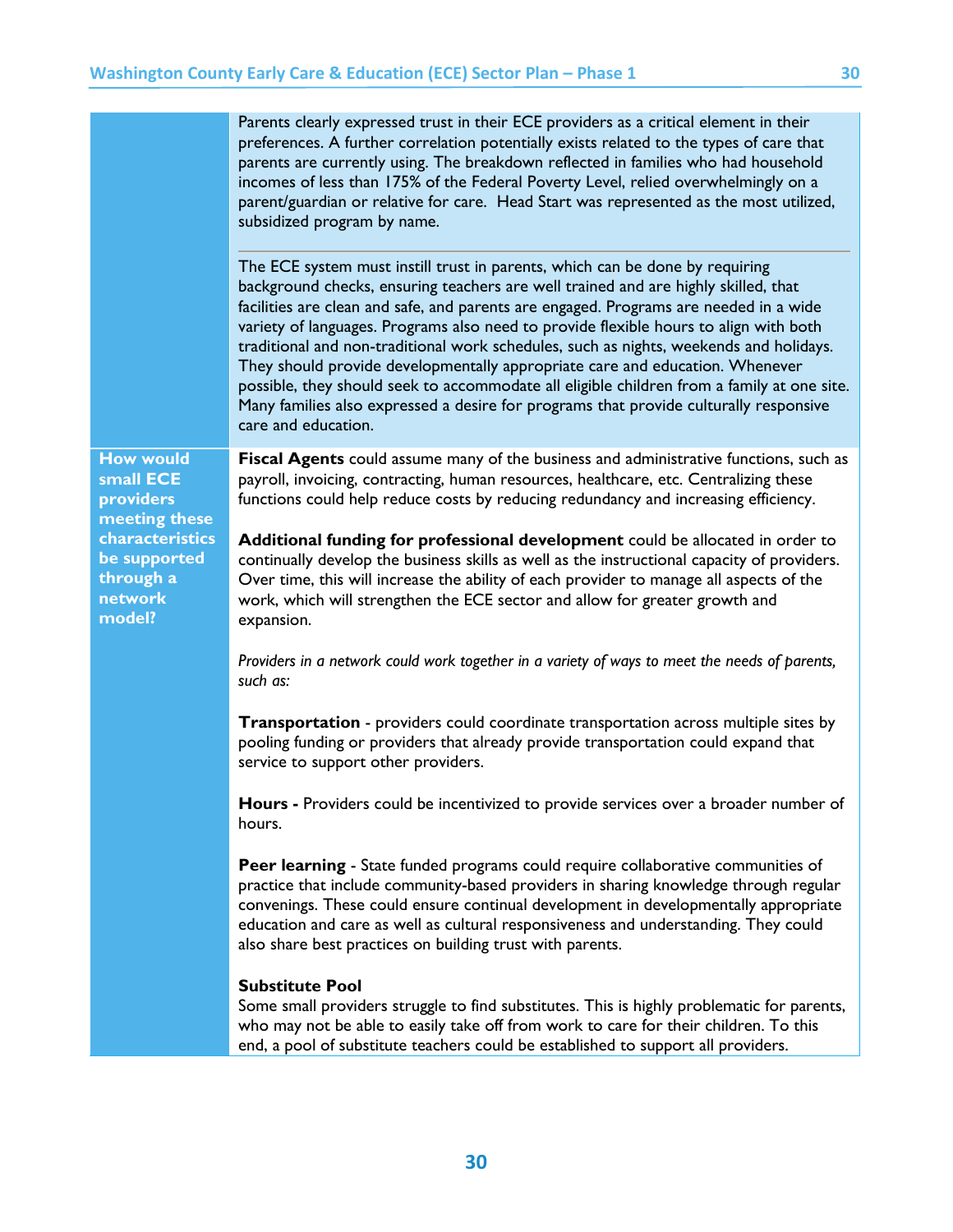### <span id="page-31-0"></span>**Deliverable 3 Template: Emerging ECE Expansion Opportunities**

**Regional Expansion Opportunities**

### **YMCA Child Development Centers**

The YMCA has 15 Child Development Centers. They accept third party funding and offer financial assistance to those that qualify. They are working on recruitment/hiring, which would open up more spaces. Additionally, the Beaverton Hoop Campus could potentially serve 82 children ages 0-5.

In Spring 2019, a law was passed to provide an estimated \$5 million lottery funds to the YMCA of Columbia-Willamette to establish a Child Development Center in Beaverton. The law took effect July 1, 2019. Additionally, the Washington County Board of Commissioners contributed another \$200,000 in October 2019. The facility is anticipated to open in 2022 and will serve approximately 140 children. The future early childhood development and school enrichment programming will help address a growing need for access to quality, affordable ECE services in Oregon.

#### **Adelante Mujeres New ECE classrooms**

Adelante has completed a new Family Engagement Center that includes six early childhood and two adult education classrooms including a computer lab and a Makerspace available for youth and families and a Commercial Kitchen for foodbased entrepreneurs. With the new building they will have the capacity to open three new ECE classrooms, serving up to 60 3-5 year old children in the Forest Grove area - and 2 Generation (2 Gen) programs with parents and children learning together.

### **Beaverton School District increased early learning funding to add 2 new sites in FY19-20**

This reflects a 51% increase in pre-kindergarten funding from the previous year and the ability to serve up to 40 children in the district. These will be inclusive classrooms in partnership with Northwest Regional Education Services District.

### **Prioritization of early learning by Tigard-Tualatin School District including establishment of an Early Learning Center**

The Tigard Tualatin School District developed its first long-term Strategic Financial Plan in 2017. It identified early learning as one of three strategic investment areas. This has led to more refined visioning and additional investments, including plans to establish a new Early Learning Center in 2021.

#### **Sherwood School District is planning for expansion.**

District plans include an inclusive Pre-K classroom at each elementary school in partnership with the Northwest Regional Education Services District. No funding has yet been acquired, but if fully funded, this would provide preschool for up to 60 additional children in the Sherwood area.